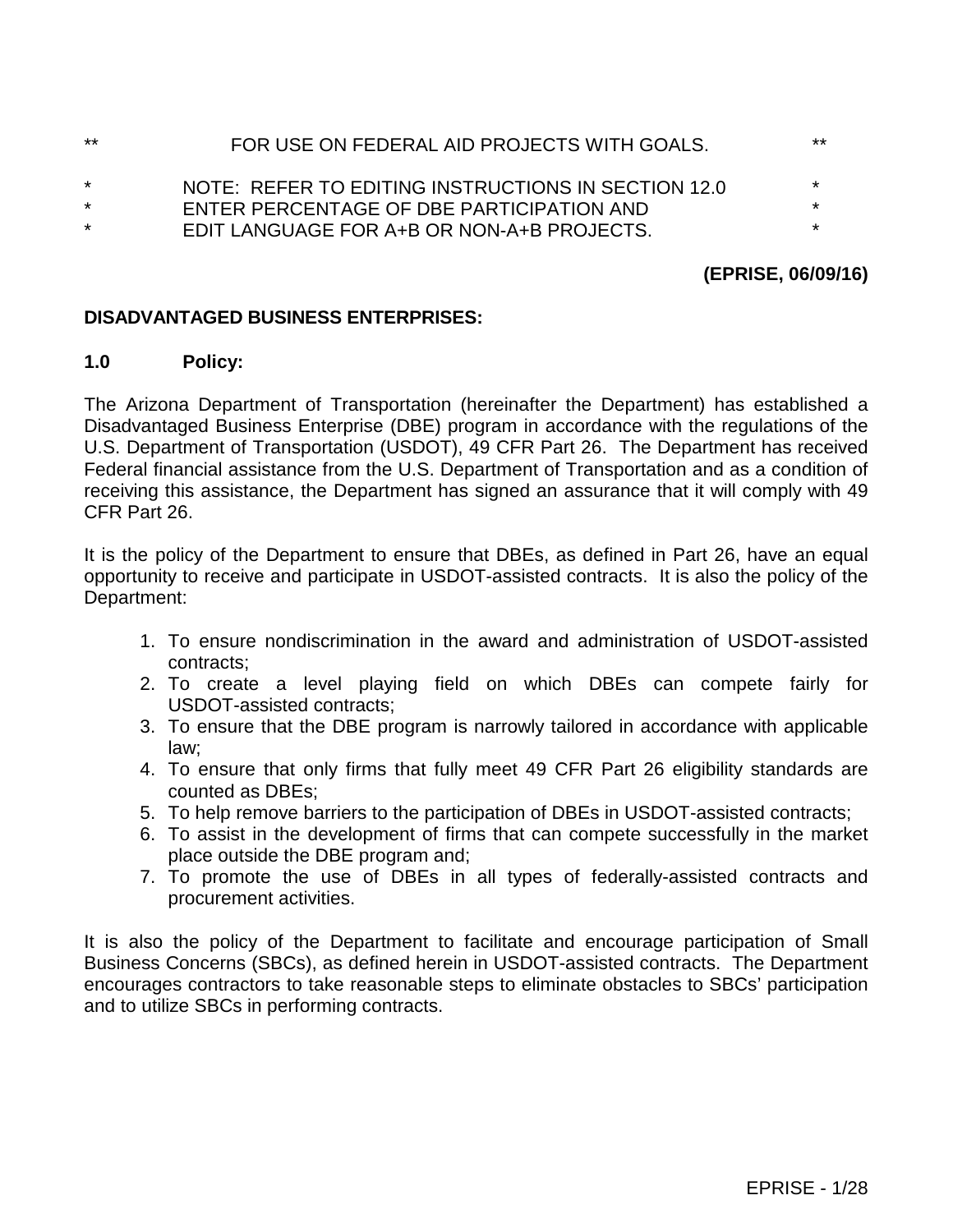## **2.0 Assurances of Non-Discrimination:**

The contractor, subrecipient, or subcontractor shall not discriminate on the basis of race, color, national origin or sex in the performance of this contract. The contractor shall carry out applicable requirements of 49 CFR Part 26 in the award and administration of USDOT-assisted contracts. Failure by the contractor to carry out these requirements is a material breach of this contract, which may result in the termination of this contract or such other remedy as the state deems appropriate, which may include, but not limited to:

- (1) Withholding monthly progress payments;
- (2) Assessing sanctions;
- (3) Liquidated damages; and/or
- (4) Disqualifying the contractor from future bidding as non-responsible.

The contractor, subrecipient**,** or subcontractor shall ensure that all subcontract agreements contain this non-discrimination assurance.

### **3.0 Definitions:**

- **(A) Commercially Useful Function (CUF):** Commercially Useful Function is defined fully in 49 CFR 26.55 which definition is incorporated herein by reference.
- **(B) Committed DBE**: A DBE that was identified by the contractor, typically on a DBE Affidavit, to meet an assigned DBE goal as a condition of contract award and performance, and includes any substitute DBE that has subsequently been committed work to meet the assigned contract goal.
- **(C) Disadvantaged Business Enterprise (DBE):** a for-profit small business concern which meets both of the following requirements:
	- (1) Is at least 51 percent owned by one or more socially and economically disadvantaged individuals or, in the case of any publicly owned business, at least 51 percent of the stock is owned by one or more such individuals; and,
	- (2) Whose management and daily business operations are controlled by one or more of the socially and economically disadvantaged individuals who own it.
- **(D) Joint Check**: a two-party check between a subcontractor, DBE and/or non-DBE, a prime contractor and the regular dealer of material supplies.
- **(E) Joint Venture:** an association of a DBE firm and one or more other firms to carry out a single, for-profit business enterprise, for which parties combine their property, capital, efforts, skills and knowledge, and in which the DBE is responsible for a distinct, clearly defined portion of the work of the contract and whose share in the capital contribution, control, management, risks, and profits of the joint venture are commensurate with its ownership interest.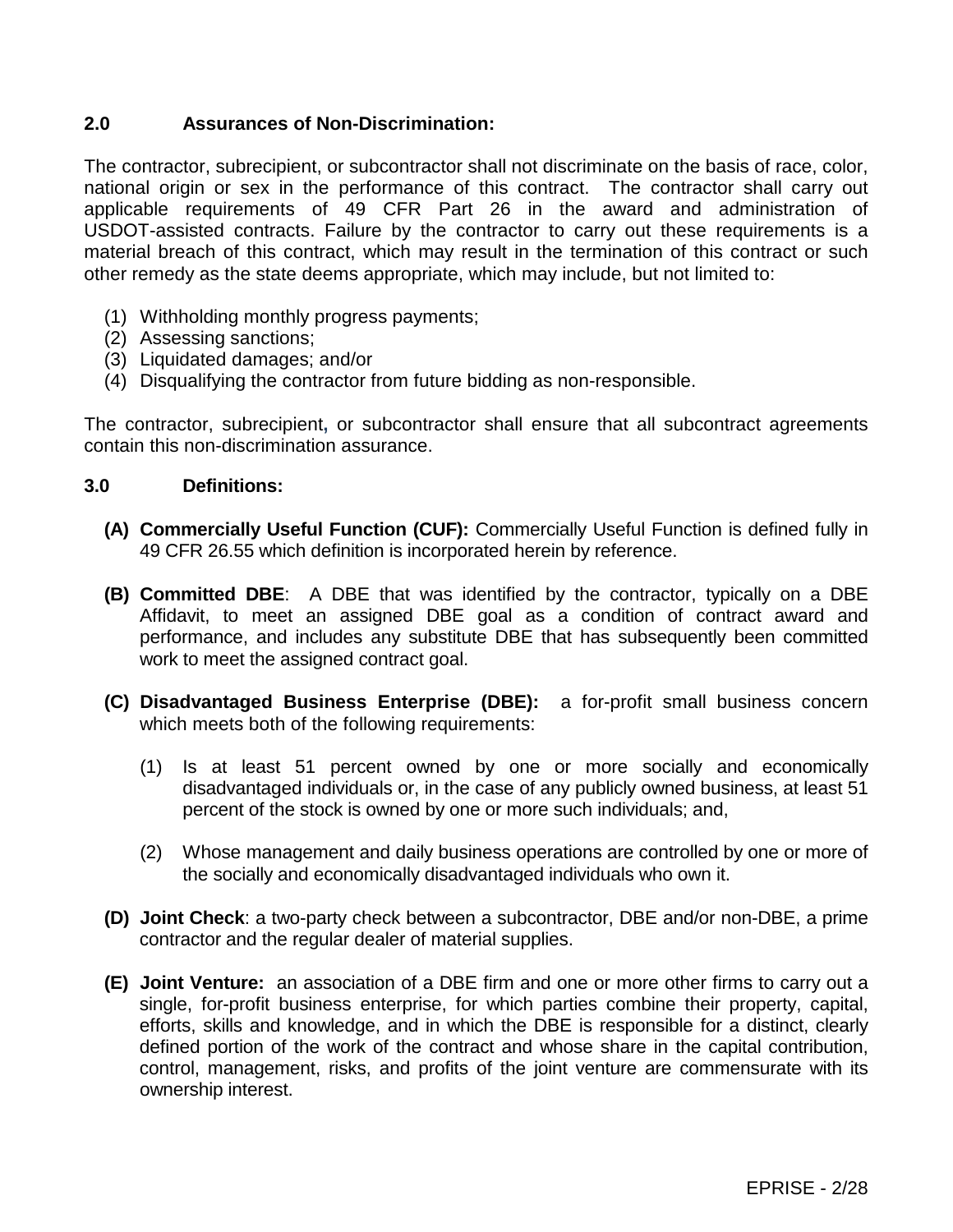- **(F) NAICS Code:** The North American Industry Classification System (NAICS) is the standard used by Federal statistical agencies in classifying business establishments for the purpose of collecting, analyzing, and publishing statistical data related to the US business economy.
- **(G) Non-DBE:** any firm that is not a DBE.
- **(H) Race Conscious**: a measure or program is one that is focused specifically on assisting only DBEs, including women-owned DBEs.
- **(I) Race Neutral**: a measure or program is one that is, or can be, used to assist all small businesses. For the purposes of this part, race neutral includes gender-neutrality.
- **(J) Small Business Concern:** a business that meets all of the following conditions:
	- (1) Operates as a for-profit business;
	- (2) Operates a place of business primarily within the U.S., or makes a significant contribution to the U.S. economy through payment of taxes or use of American products, materials, or labor;
	- (3) Is independently owned and operated;
	- (4) Is not dominant in its field on a national basis; and
	- (5) Does not have annual gross receipts that exceed the Small Business Administration size standards average annual income criteria for its primary North American Industry Classification System (NAICS) code.
- **(K) Socially and Economically Disadvantaged Individuals:** any individual who is a citizen (or lawfully admitted permanent resident) of the United States and who is:
	- (1) Any individual who is found to be a socially and economically disadvantaged individual on a case-by-case basis.
	- (2) Any individual in the following groups, members of which are rebuttably presumed to be socially and economically disadvantaged:
		- (i) "Black Americans," which includes persons having origins in any of the Black racial groups of Africa;
		- (ii) "Hispanic Americans," which includes persons of Mexican, Puerto Rican, Cuban, Dominican, Central or South American, or other Spanish or Portuguese culture or origin, regardless of race;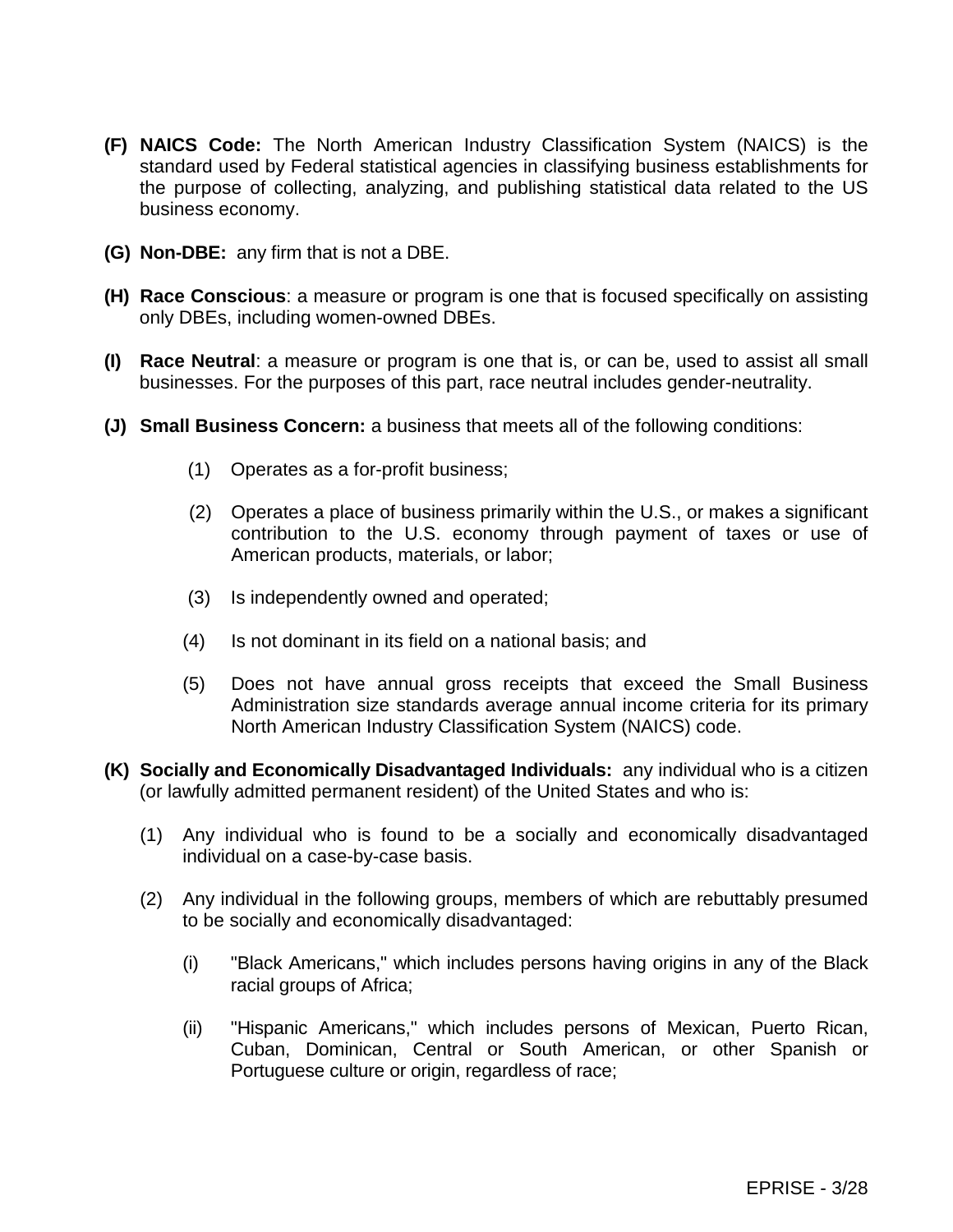- (iii) "Native Americans," which includes persons who are enrolled members of a federally or State recognized Indian tribe, Alaskan Natives or Native Hawaiians;
- (iv) "Asian-Pacific Americans," which includes persons whose origins are from Japan, China, Taiwan, Korea, Burma (Myanmar), Vietnam, Laos, Cambodia (Kampuchea), Thailand, Malaysia, Indonesia, the Philippines, Brunei, Samoa, Guam, the U.S. Trust Territories of the Pacific Islands (Republic of Palau), the Republic of the Northern Marianas Islands, Macao, Fiji, Tonga, Kiribati, Tuvalu, Nauru, Federated States of Micronesia, or Hong Kong;
- (v) "Subcontinent Asian Americans," which includes persons whose origins are from India, Pakistan, Bangladesh, Bhutan, the Maldives Islands, Nepal or Sri Lanka;
- (vi) Women;
- (vii) Any additional groups whose members are designated as socially and economically disadvantaged by the Small Business Administration (SBA), at such time as the SBA designation becomes effective.

### **4.0 Working with DBEs:**

The Department works with DBEs and assists them in their efforts to participate in the highway construction program. All bidders should contact the Department's Business Engagement and Compliance Office (BECO) by phone, through email, or at the address shown below, for assistance in their efforts to use DBEs in the highway construction program of the Department. BECO contact information is as follows:

Arizona Department of Transportation Business Engagement and Compliance Office 1801 W. Jefferson Street, Ste. 101, Mail Drop 154A Phoenix, AZ 85007 Phone (602) 712-7761 FAX (602) 712-8429 Email: [contractorcompliance@azdot.gov](mailto:contractorcompliance@azdot.gov) Website: [www.azdot.gov/bec](http://www.azdot.gov/bec)

### **4.01 Mentor-Protégé Program:**

The Department has established a Mentor-Protégé program as an initiative to encourage and develop disadvantaged businesses in the highway construction industry. The program encourages prime contractors to provide certain types of assistance to certified DBE subcontractors. ADOT encourages contractors and certified DBE subcontractors to engage in a Mentor-Protégé agreement under certain conditions. Such an agreement must be mutually beneficial to both parties and to ADOT in fulfilling the requirements of 49 CFR Part 23. For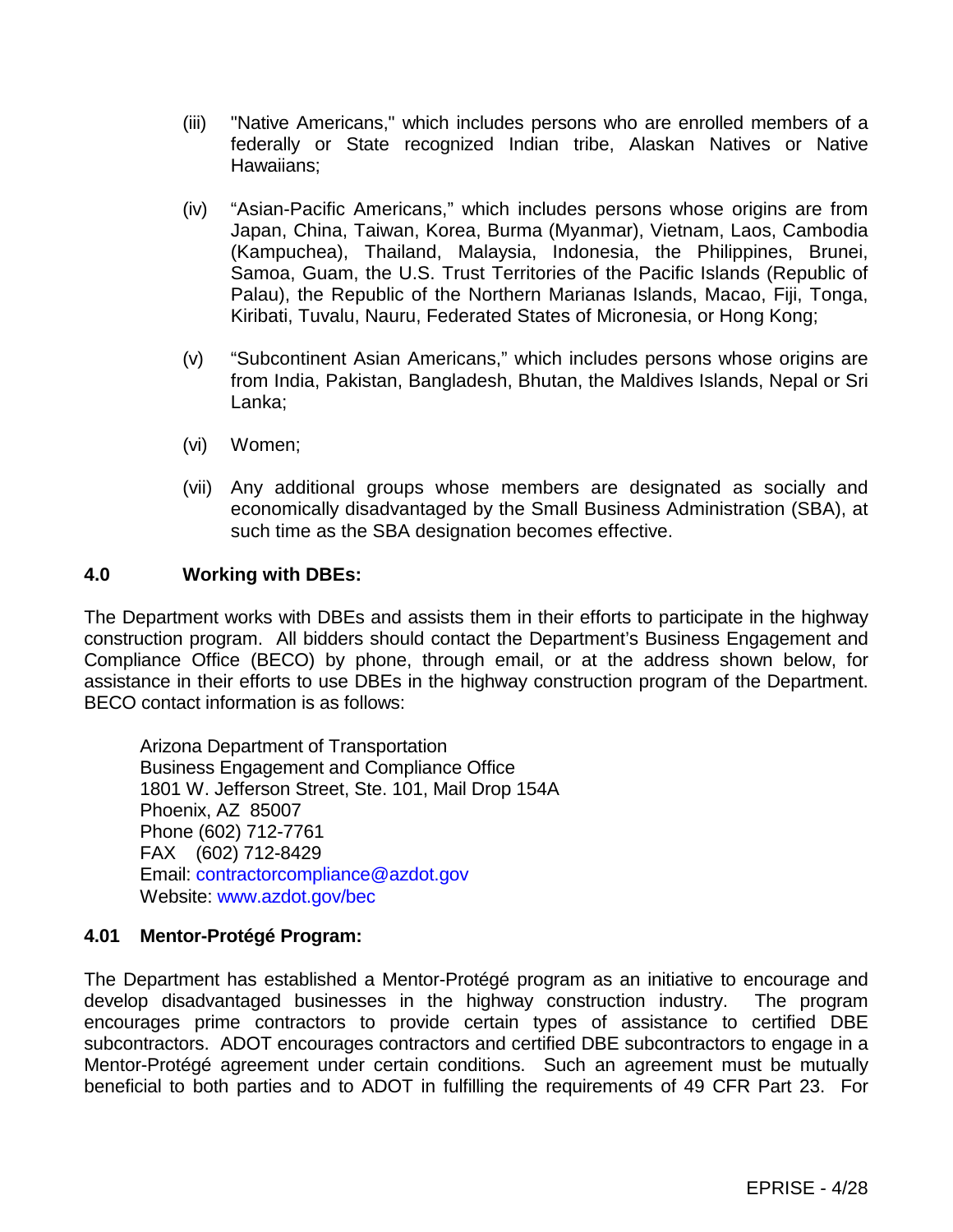guidance regarding this program, refer to the Mentor-Protégé Program Guidelines available on the BECO website.

The Mentor-Protégé program is intended to increase legitimate DBE activities. The program does not diminish the DBE rules or regulations, and participants may not circumvent these rules.

#### **5.0 Applicability:**

The Department has established an overall annual goal for DBE participation on Federal-aid contracts. The Department intends for the goal to be met with a combination of race conscious and race neutral efforts. Race conscious participation occurs where the contractor uses a percentage of DBEs, as defined herein, to meet the contract-specified goal. Race neutral efforts are those that are, or can be, used to assist all small businesses or increase opportunities for all small businesses. The regulation, 49 CFR 26, describes race neutral participation as when a DBE wins a prime contract through customary competitive procurement procedures or is awarded a subcontract on a prime contract that does not carry a DBE contract goal.

The contractor shall meet the goal specified herein with DBEs, or establish that it was unable to meet the goal despite making good faith efforts to do so. Prime contractors are encouraged to obtain DBE participation above and beyond any goals that may be set for this project.

The DBE provisions are applicable to all bidders including DBE bidders.

#### **6.0 Certification and Registration:**

#### **6.01 DBE Certification:**

Certification as a DBE shall be predicated on:

- (1) The completion and execution of an application for certification as a "Disadvantaged Business Enterprise".
- (2) The submission of documents pertaining to the firm(s) as stated in the application(s), including but not limited to a statement of social disadvantage and a personal financial statement.
- (3) The submission of any additional information which the Department or the applicable Arizona Unified Certification (UCP) agency may require to determine the firm's eligibility to participate in the DBE program.
- (4) The information obtained during the on-site visits to the offices of the firm and to active job-sites.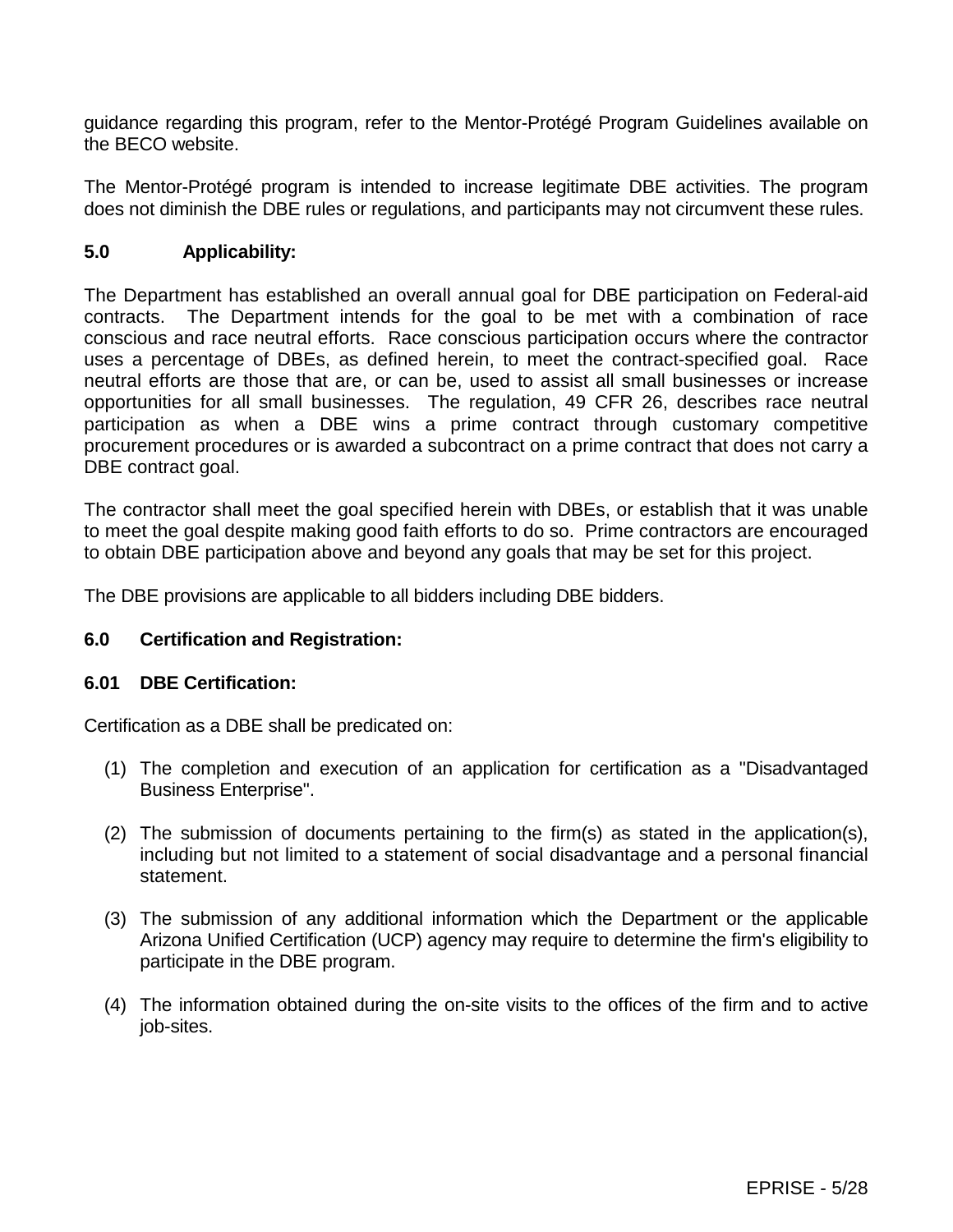Applications for certification may be filed online with the Department or the applicable Arizona Unified Certification agency at any time through the Arizona Unified Transportation Registration and Certification System (AZ UTRACS) website at [http://www.azutracs.com.](http://www.azutracs.com/)

DBE firms and firms seeking DBE certification shall cooperate fully with requests for information relevant to the certification process. Failure or refusal to provide such information is a ground for denial or removal of certification.

ADOT is a member of the AZ Unified Certification Program (AZUCP). Only DBE firms that are certified by the AZUCP are eligible for credit on ADOT projects. A list of DBE firms certified by AZUCP is available on the internet at [http://www.azutracs.com/.](http://www.azutracs.com/) The list will indicate contact information and specialty for each DBE firm, and may be sorted in a variety of ways. However, ADOT does not guarantee the accuracy and/or completeness of this information, nor does ADOT represent that any licenses or registrations are appropriate for the work to be done.

The Department's certification of a DBE is not a representation of qualifications and/or abilities; only that the firm has met the criteria for DBE certification as outlined in 49 CFR Part 26. The contractor bears all risks of ensuring that DBE firms selected by the contractor are able to perform the work.

### **6.02 SBC Registration:**

To comply with 49 CFR Part 26.39, ADOT's DBE Program incorporates contracting requirements to facilitate participation by Small Business Concerns (SBCs) in federally assisted contracts. SBCs are for-profit businesses authorized to do business in Arizona that meet the Small Business Administration (SBA) size standards for average annual revenue criteria for its primary North American Industry Classification System (NAICS) code.

While the SBC component of the DBE program does not require utilization goals on projects, ADOT encourages contractors to utilize small businesses that are registered in AZ UTRACS on their contracts, in addition to DBEs meeting the certification requirement. The contractor may use the AZ UTRACS website to search for certified DBEs and registered SBCs that can be used on the contract. However, SBCs that are not DBEs will not be counted toward the DBE contract goal.

SBCs can register online at the AZ UTRACS website. The Department's registration of SBCs is not a representation of qualifications and/or abilities. The contractor bears all risks of ensuring that SBC firms selected by the contractor are able to perform the work.

### **7.0 DBE Financial Institutions:**

The Department thoroughly investigates the full extent of services offered by financial institutions owned and controlled by socially and economically disadvantaged individuals in its service area and makes reasonable efforts to use these institutions. The Department encourages prime contractors to use such institutions on USDOT assisted contracts. However, use of DBE financial institutions will not be counted toward the DBE contract goal.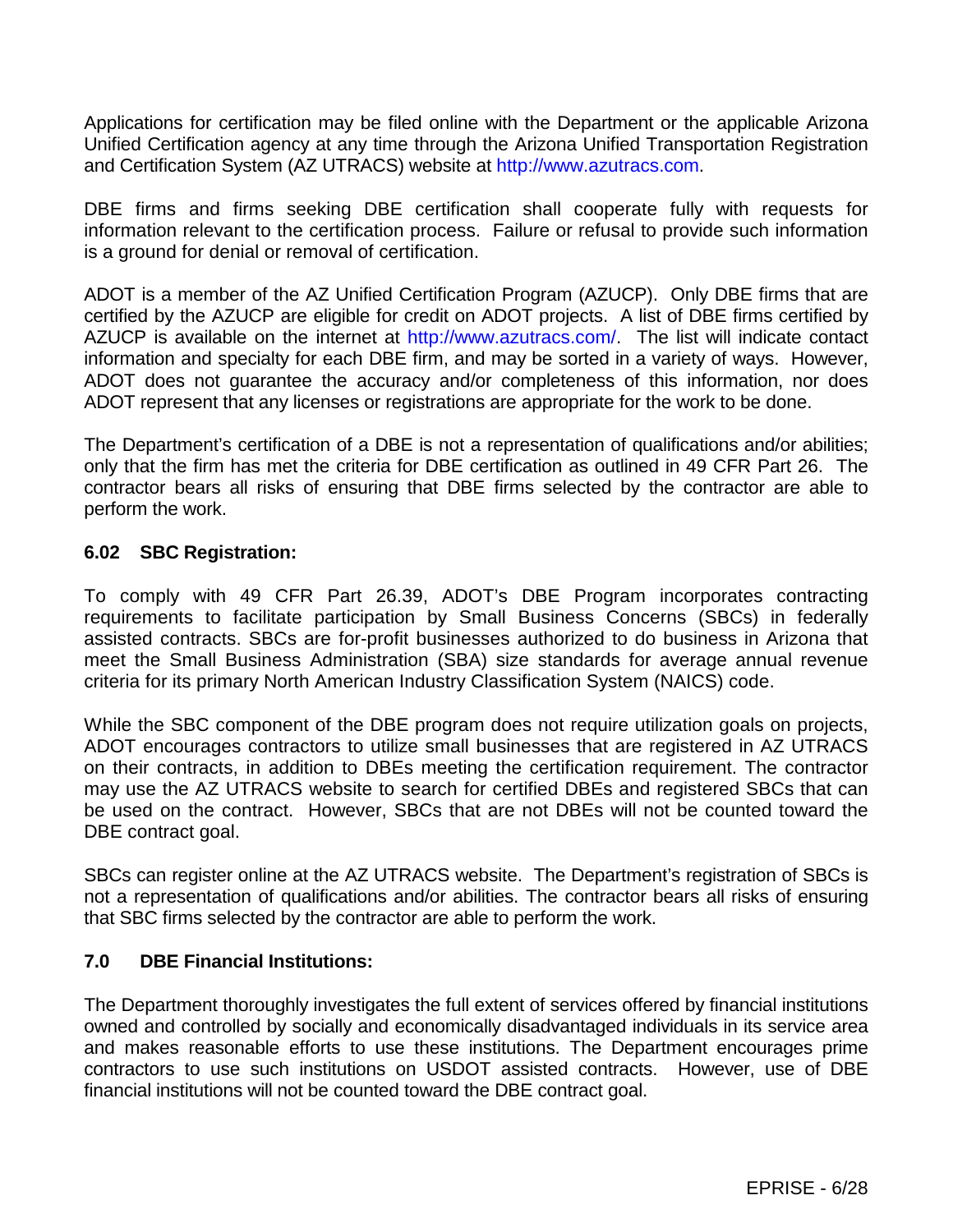The Department encourages prime contractors to research the Federal Reserve Board website at [www.federalreserve.gov](http://www.federalreserve.gov/) to identify minority-owned banks in Arizona derived from the Consolidated Reports of Condition and Income filed quarterly by banks (FFIEC 031 and 041) and from other information on the Board's National Information Center database.

## **8.0 Time is of the Essence:**

TIME IS OF THE ESSENCE IN RESPECT TO THE DBE PROVISIONS.

### **9.0 Computation of Time:**

In computing any period of time described in this DBE special provision, such as calendar days, the day from which the period begins to run is not counted, and when the last day of the period is a Saturday, Sunday, or Federal or State holiday, the period extends to the next day that is not a Saturday, Sunday, or Federal or State holiday. In circumstances where the Department's offices are closed for all or part of the last day, the period extends to the next day on which the Department's offices are open.

## **10.0 Contractor and Subcontractor Requirements:**

#### **10.01 General:**

The contractor shall establish a DBE program that will ensure nondiscrimination in the award and administration of contracts and subcontracts.

Agreements between the bidder and a DBE in which the DBE promises not to provide subcontracting quotations to other bidders are prohibited.

### **10.02 DBE Liaison:**

The contractor shall designate a DBE Liaison responsible for the administration of the contractor's DBE program. The name of the designated DBE Liaison shall be included in the DBE Intended Participation Affidavit Summary.

### **11.0 Bidders/Proposers List and AZ UTRACS Registration Requirement:**

Under Title 49 CFR of the Code of Federal Regulations, Part 26.11, DOTs are required to collect certain information from all contractors and subcontractors who seek to work on federallyassisted contracts in order to set overall and contract DBE goals. ADOT collects this information through a Bidders/Proposers List when firms register their companies on the Arizona Unified Transportation Registration and Certification System (AZ UTRACS) web portal at <http://www.azutracs.com/> a centralized database for companies that seek to do business with ADOT. This information will be maintained as confidential to the extent allowed by federal and state law.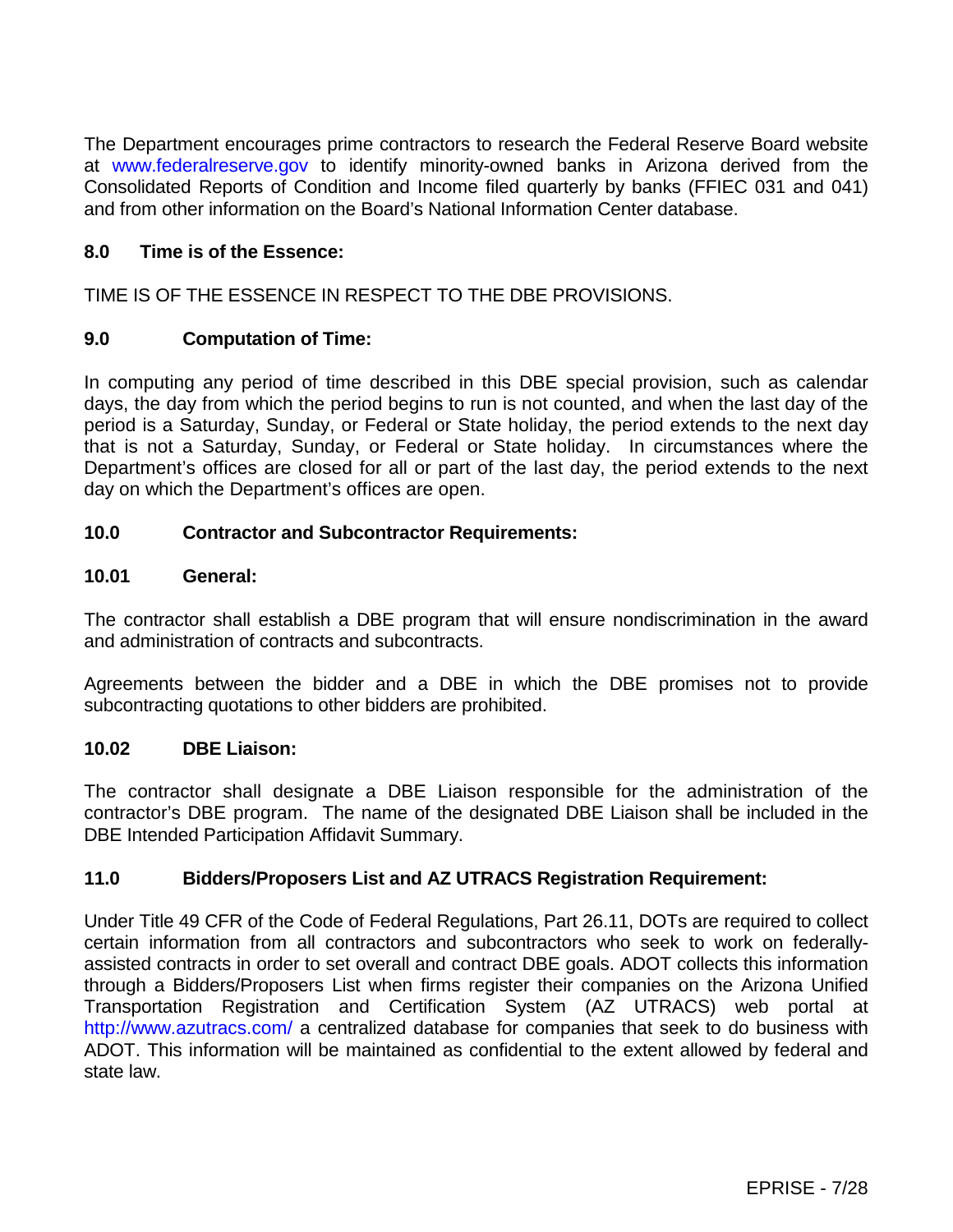Prime contractors and all subcontractors, including DBEs, must be registered in AZ UTRACS. Bidders may verify that their firm and each subcontractors is registered using the AZ UTRACS website.

Bidders may obtain additional information at the AZ UTRACS website or by contacting BECO.

Bidders shall create the Bidders/Proposers List in the AZ UTRACS by selecting all subcontractors, service providers, manufacturers and suppliers that expressed interest or submitted bids, proposals or quotes for this contract. The Bidders/Proposers List form must be complete and must include the names for all subcontractors, service providers, manufacturers and suppliers regardless of the bidders' intentions to use those firms on the project.

All bidders must complete the Bidders/Proposers List online at AZ UTRACS whether they are the apparent low bidder or not. A confirmation email will be generated by the system. The bidders shall submit to BECO a copy of the email confirmation no later than 4:00 p.m. on the seventh calendar day following the bid opening. Faxed copies are acceptable.

FAILURE TO SUBMIT THE REQUIRED BIDDERS/PROPOSERS LIST CONFIRMATION EMAIL TO BECO BY THE STATED TIME AND IN THE MANNER HEREIN SPECIFIED SHALL BE CAUSE FOR THE BIDDER BEING DEEMED INELIGIBLE FOR AWARD OF THE CONTRACT.

### **12.0 DBE Goals:**

The minimum goal for participation by DBEs on this project is as follows:

# **XX** Percent

\*\* DELETE THIS NOTE AND ONE OF THE FOLLOWING TWO SENTENCES: \*\*

\*\* USE THE FIRST SENTENCE BELOW FOR NON A+B PROJECTS.

USE THE SECOND SENTENCE BELOW FOR A+B PROJECTS.

The percentage of DBE participation shall be based on the total bid.

The percentage of DBE participation shall be based on the total construction cost bid (the "A" amount) only.

#### **13.0 Submission with Bids:**

All bidders are required to certify in their bid proposal on the "Disadvantaged Business Enterprise Goal Assurance" certificate either:

(1) The bidder has met the established DBE goal and arrangements with certified DBEs have been made prior to the submission of the bid, or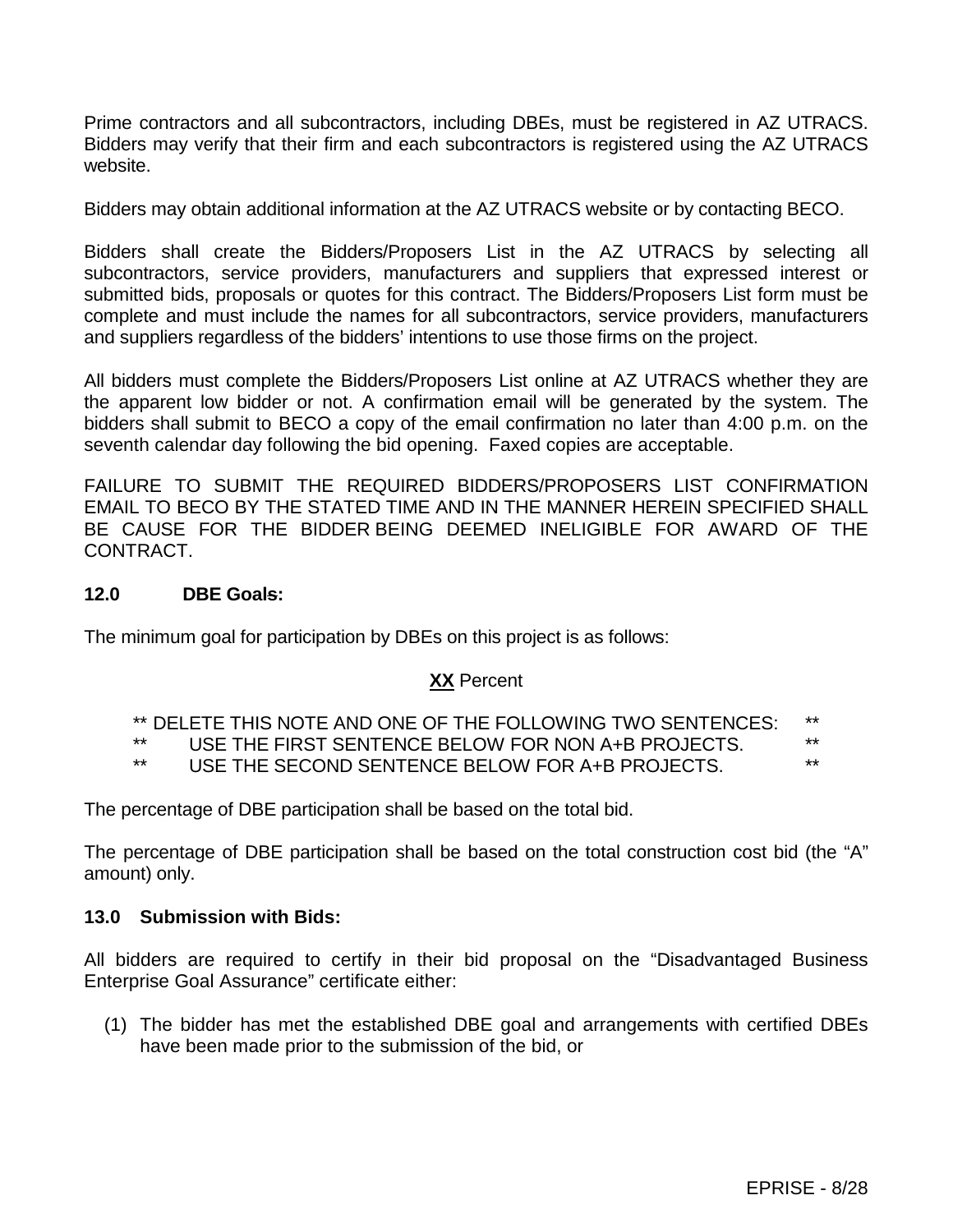(2) The bidder has been unable to meet the established DBE goal prior to the submission of the bid and has made good faith efforts to do so.

For the purpose of this section, 'arrangements' means, at a minimum, agreement between the bidder and the certified DBE, either written or oral, on unit prices and scope of work.

This certificate may not be revised or corrected after submission of the bid. If the bidder certifies that it has met the goal, the bidder cannot change its position after submission of the bid and submit documentation of a good faith effort. If the bidder certifies that it has been unable to meet the goal and has made a good faith effort, the bidder cannot change its position after submission of the bid and claim to have met or be able to meet the established goal.

Bids submitted with altered, incomplete or unsigned certificates will be considered nonresponsive. Bids submitted with certifications on forms other than those furnished by the Department will be considered non-responsive.

#### **14.0 Bidder Meeting DBE Goal:**

#### **14.01 General:**

In order to be awarded this contract, the apparent low bidder must establish either (1) that it has met the DBE participation goal of the contract or (2) that it has made adequate good faith efforts (GFE) to meet the DBE goal. This requirement is in addition to all other pre-award requirements.

If the bidder indicates in the bid that it has met the DBE goal, the bidder shall submit a DBE Intended Participation Affidavit for each individual DBE, and the Intended Participation Affidavit Summary as follows:

- (1) The DBE Intended Participation Affidavit for each individual DBE, and the Intended Participation Affidavit Summary must be received by BECO no later than 4:00 P.M. on the seventh calendar day following the bid opening. Copies of these forms are available from BECO at the address, phone number or website listed in DBE Subsection 4.0. The affidavits and Summary shall indicate that the bidder has met the DBE goal if this was indicated on the submittal with the bid.
- (2) The Intended Participation Affidavit Summary and the DBE Intended Participation Affidavit for each individual DBE must be accurate and complete in every detail and must be signed by an officer of the contractor(s). Percentages and dollar amounts must be accurate. Percentages shall be listed to two decimal places. The DBE Intended Participation Affidavit Summary must be submitted listing all the DBEs intended to be used and the creditable amounts.
- (3) A separate DBE Intended Participation Affidavit must be submitted for each DBE used to meet the goal of the project. The bidder shall indicate each DBE's name, a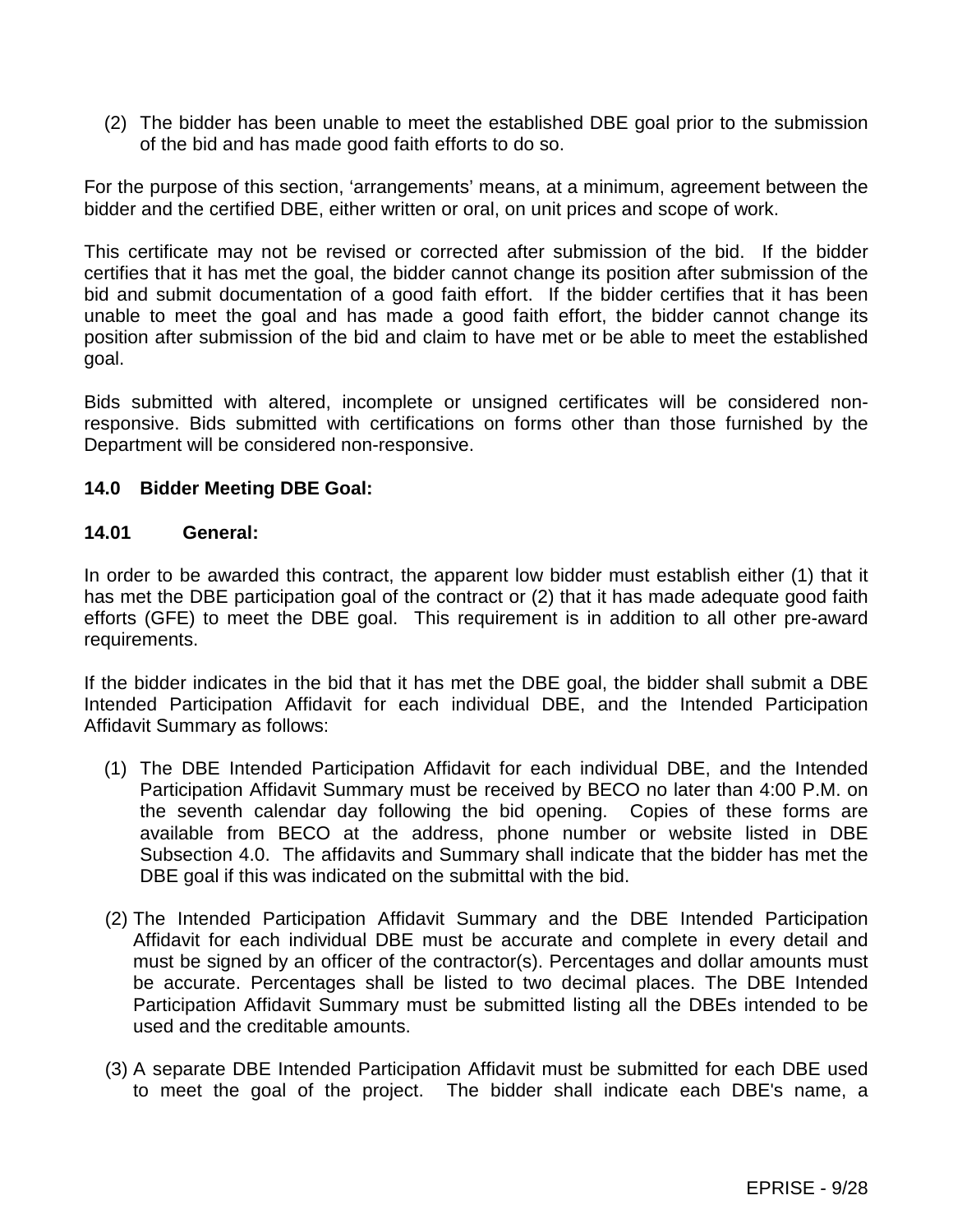description of the work the DBE will perform, bid item number, proposed subcontract amount, and the NAICS code applicable to the kind of work the firm would perform on the contract. A list of certified DBEs with their respective NAICS codes can be located on the DBE Directory at AZ UTRACS website. All partial items must be explained. If not, the DBE will be considered to be responsible for the entire item. The intended DBE must complete and sign the form to confirm its participation in the contract.

- (4) The affidavits and summary may be submitted electronically through email to BECO.
- (5) A bidder must determine DBE credit in accordance with DBE Subsection 18 (Crediting DBE Participation Toward Meeting Goals). The affidavit will be reviewed, and approved or rejected by BECO.
- (6) Only those DBE firms certified by the Arizona Unified Certification Program (AZUCP) as of the deadline for bid submittal will be considered for DBE credit. It shall be the bidder's responsibility to ascertain the certification status of designated DBEs.
- (7) All DBE commitment amounts must be finalized between the DBE subcontractor and the bidder prior to the deadline for affidavit submittal. Bidders shall not inflate DBE awards in order to meet contract goals.
- (8) The bidder bears the risk of late submission or late delivery by the postal service or a delivery service. Affidavits and Summary received by BECO after 4:00 P.M. on the seventh calendar day following the bid opening will not be accepted.
- (9) Reduction of DBE commitments after affidavit submittal and prior to execution of the contract without good cause will result in the bid being rejected or the Department rescinding any award. Scheduling conflicts are not necessarily evidence of good cause as this should have been considered during pre-bid negotiations. The contractor is responsible for ensuring the DBE is available to meet the requirements of the contract.

# **14.02 Failure to Comply:**

If the apparent low bidder fails to submit the required information by the stated time and in the manner herein specified, or if the submitted information reveals a failure to meet the requirements of the specifications, the apparent low bidder shall be ineligible to receive award of the contract and the bid will be rejected. The proposal guarantee (bid bond) shall be forfeited if no submission is made or if the State Engineer finds the submission was made in bad faith.

### **15.0 Documented Good Faith Effort:**

### **15.01 General:**

If the apparent low bidder has stated in its bid proposal that it has been unable to meet the DBE goal, that bidder must demonstrate, through detailed and comprehensive documentation,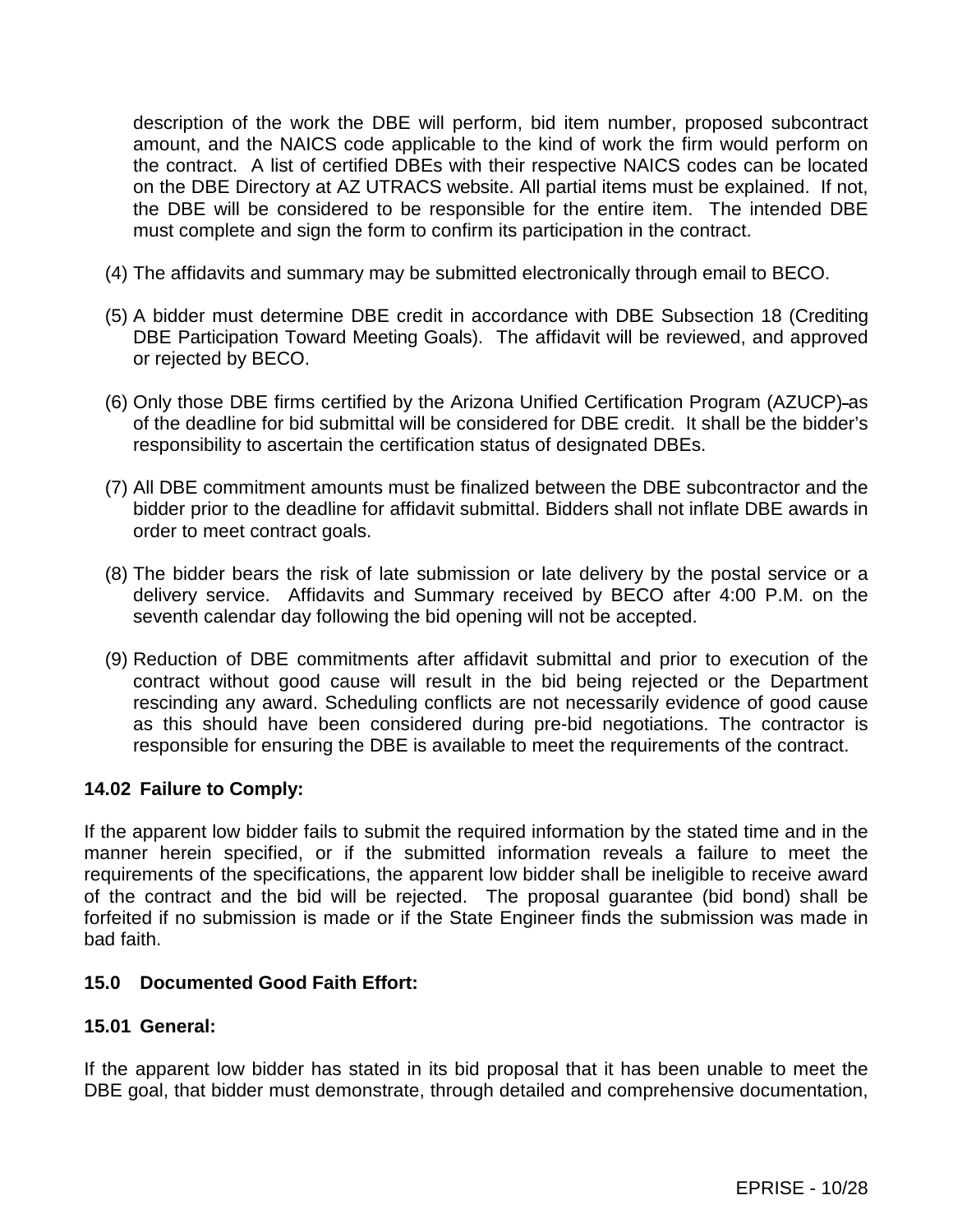that good faith efforts have been made to solicit, assist, and use DBE firms to meet the DBE goal prior to the bid. If the bidder certifies that it has been unable to meet the goal and has made a good faith effort, the bidder cannot change its position after submission of the bid and claim to have met the established goal.

Failure to demonstrate good faith efforts to the satisfaction of ADOT will result in the rejection of the bid.

The bidder's good faith effort documentation must be submitted to and received by the Department's BECO by 4:00 P.M. on the seventh calendar day after the bids are opened. Good faith effort documentation may be submitted electronically through email to BECO. Good faith effort documentation submitted after the time specified will not be accepted.

The bidder bears the risk of late submission or late delivery by the postal service or a delivery service.

The documentation of good faith efforts must include copies of each DBE and non-DBE subcontractor quote submitted to the bidder when a non-DBE subcontractor was selected over a DBE for work on the contract. A generalized assertion that the contractor received multiple quotes is not sufficient unless copies of those quotes are provided.

Bidders are encouraged to review Appendix A of 49 CFR Part 26.

Useful information related to encouraging DBE participation and documented good faith efforts can be found in the Department's "Good Faith Effort Guide" and other documents made available on the internet at BECO's website. The information provided in the "Good Faith Effort Guide" does not replace the specifications; bidders must comply with the requirements of this specification.

In order to be awarded a contract on the basis of good faith efforts, a bidder must show that it took all necessary and reasonable steps to achieve the DBE goal which, by their scope, intensity, and appropriateness to the objective, could reasonably be expected to obtain sufficient DBE participation, even if they were not fully successful. The Department will consider the quality, quantity, and intensity of the different kinds of efforts the bidder has made. The efforts employed by the bidder should be those that one could reasonably expect a bidder to make if the bidder were actively and aggressively trying to obtain DBE participation sufficient to meet the DBE goal. Mere pro forma efforts are not sufficient good faith efforts to meet the DBE contract requirements.

The bidder shall, as a minimum, seek DBEs in the same geographic area in which it generally seeks subcontractors for a given project. If the bidder cannot meet the goals using DBEs from this geographic area, the bidder, as part of its effort to meet the goals, shall expand its search to a reasonably wider geographic area.

The following is a list of types of efforts a bidder must address when submitting good faith effort documentation: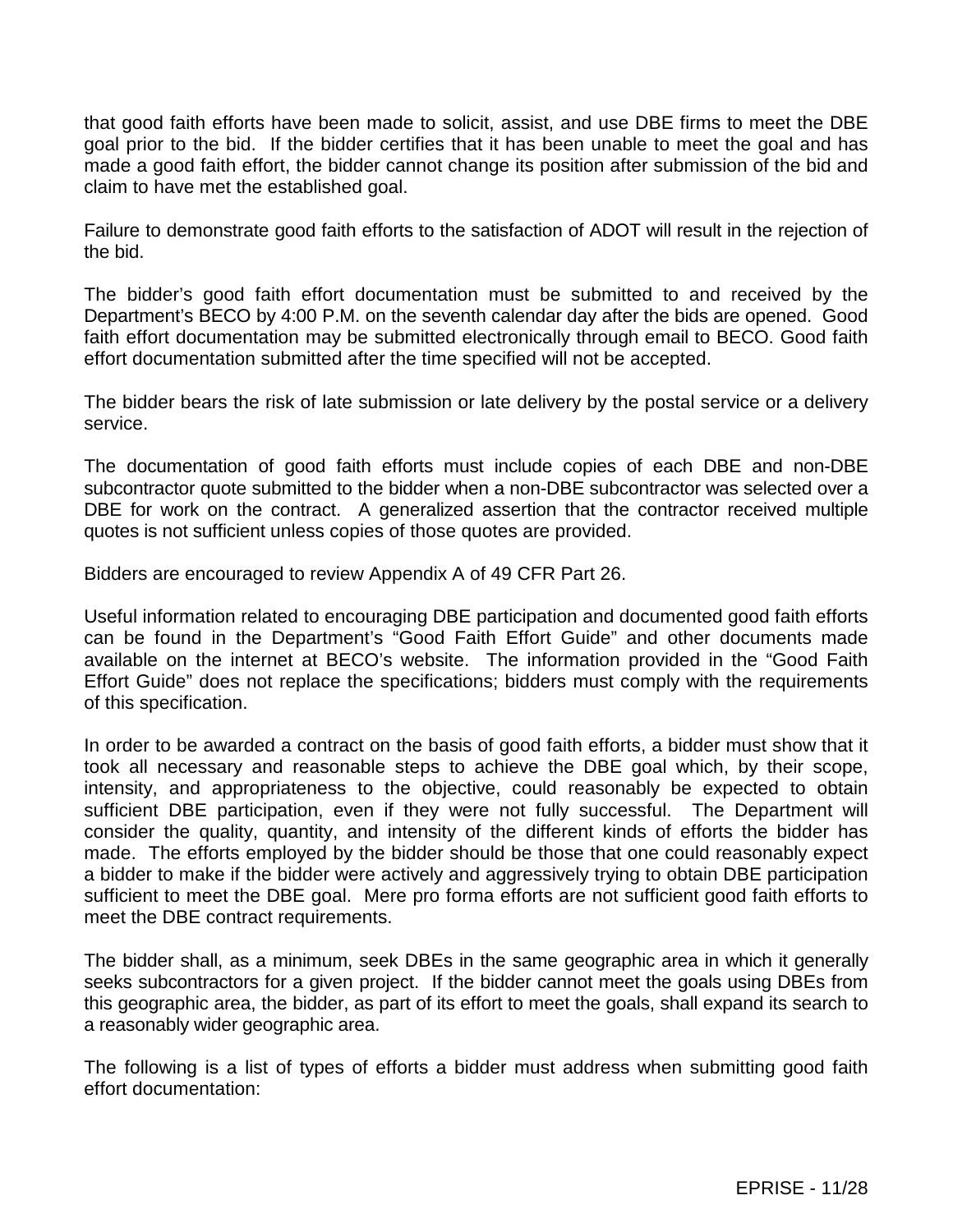- (1) Contacting the Department's BECO prior to the submission of bids, either by e-mail, or by telephone, to inform BECO of the firm's difficulty in meeting the DBE goals on a given project, and requesting assistance. The bidder must document its contact with BECO, and indicate the type of contact, the date and time of the contact, the name of the person(s) contacted, and any details related to the communication. The contact must be made in sufficient time before bid submission to allow BECO to provide effective assistance. The bidder will not be considered to have made good faith efforts if the bidder failed to contact BECO.
- (2) Conducting market research to identify small business contractors and suppliers, and soliciting, through all reasonable and available means the interest of all certified DBEs who have the capability to perform the work of the contract. This may include attendance at pre-bid meetings and business matchmaking meetings and events, advertising and/or providing written notices, posting of "Notices of Sources Sought" and/or "Requests for Proposals" at reasonable locations, including the contractor's website, written notices or emails to all DBEs listed in the Department's directory of transportation firms that specialize in areas of work desired (as noted in the DBE directory) and which are located in the area or surrounding areas of the project. The bidder should solicit this interest as early in the acquisition process as practicable to allow DBEs to respond to the solicitation and submit a timely offer for the subcontract. The bidder should determine with certainty if the DBEs are interested by taking appropriate steps to follow-up initial solicitations.
- (3) Selecting portions of the work to be performed by DBEs in order to increase the likelihood that the DBE goals will be achieved. This includes, where appropriate, breaking out contract work items into economically feasible units (for example smaller tasks or quantities) to facilitate DBE participation, even when the prime contractor might otherwise prefer to perform these work items with its own forces. This may include, where possible, establishing flexible time frames for performance and delivery schedules in a manner that encourages and facilitates DBE participation.
- (4) Providing interested DBEs with adequate information about the plans, specifications, and requirements of the contract in a timely manner to assist DBEs in responding to solicitations.
- (5) Negotiating in good faith with interested DBEs. It is the bidder's responsibility to make a portion of the work available to the DBE subcontractors and suppliers, and to select those portions of work or material needs consistent with the available DBE subcontractors and suppliers, so as to facilitate DBE participation. Evidence of such negotiation includes the names, addresses, and telephone numbers of DBEs that were considered; a description of the information provided from the plans and specifications for the work selected for subcontracting; and evidence as to why additional agreements could not be reached for DBEs to perform work.

Mailings to DBEs requesting bids are not alone sufficient to constitute good faith effort.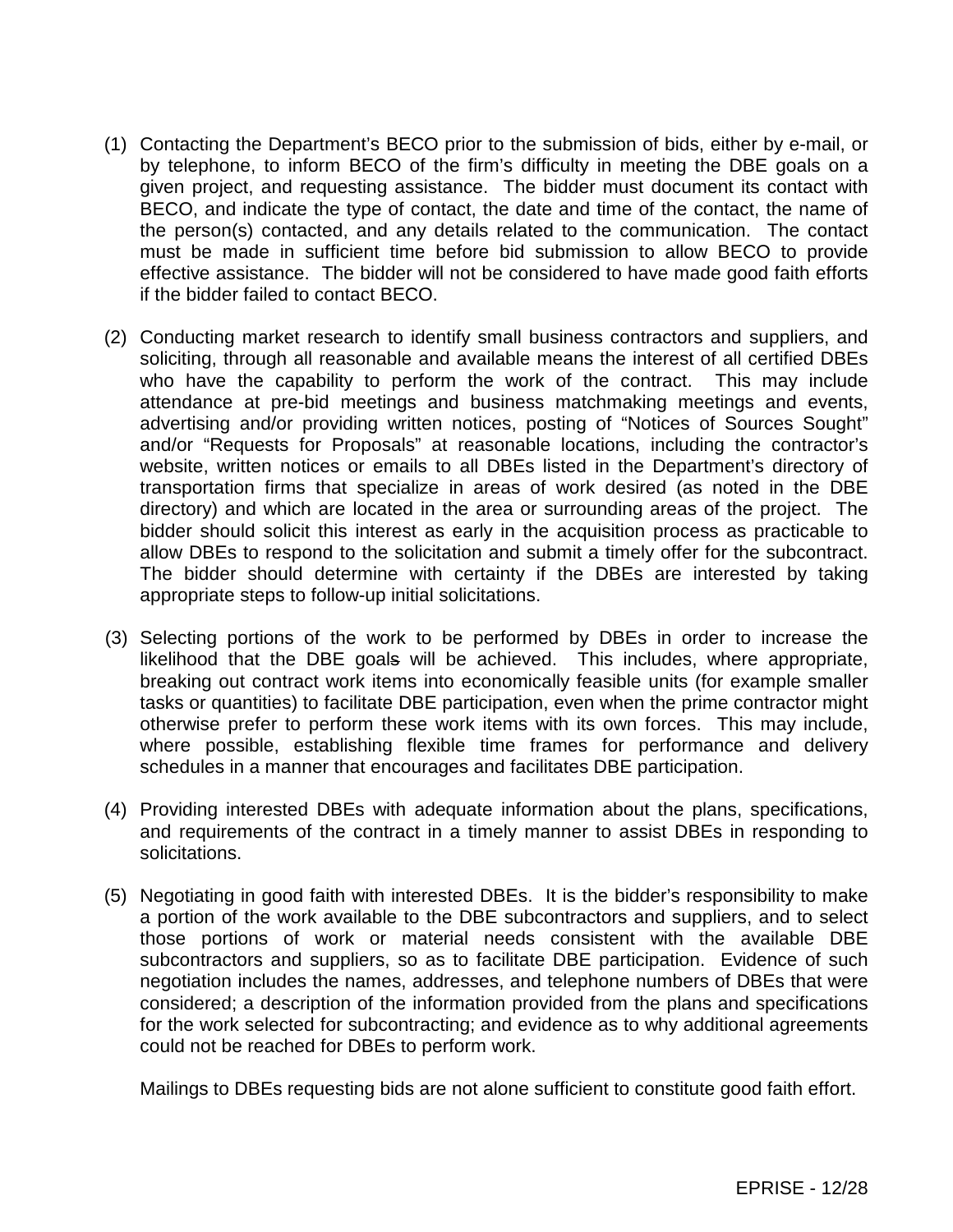A bidder using good business judgment would consider a number of factors in negotiating with subcontractors, including DBE subcontractors, and would take a firm's price and capabilities as well as contract goals into consideration. However, the fact that there may be some additional costs involved in finding and using DBEs is not in itself sufficient reason for a bidder's failure to meet the DBE goal, as long as such costs are reasonable. Also, the ability or desire of a prime contractor to perform the work of a contract with its own organization does not relieve the bidder of the responsibility to make good faith efforts. However, prime contractors are not required to accept higher quotes from DBEs if the price difference is excessive or unreasonable. Documentation, such as copies of all other bids or quotes, must be submitted.

- (6) Not rejecting DBEs as being unqualified without sound reasons based on a thorough investigation of their capabilities. The contractor's standing within its industry, membership in specific groups, organizations or associations and political or social affiliations (for example, union vs. non-union employee status) are not legitimate causes for the rejection or non-solicitation of bids in the contractor's efforts to meet the project goal.
- (7) Making efforts to assist interested DBEs in obtaining bonding, lines of credit, or insurance as required by the recipient or contractor.
- (8) Making efforts to assist interested DBEs in obtaining necessary equipment, supplies, materials, or related assistance or services.
- (9) Effectively using the services of available minority/women community organizations; minority/women contractors' groups; local, state, and Federal minority/women business assistance offices; and other organizations as allowed on a case-by-case basis to provide assistance in the recruitment and placement of DBEs.

Another practice considered an insufficient good faith effort is the rejection of the DBE because its quotation for the work was not the lowest received. The contractor must submit copies of each DBE and non-DBE subcontractor quote submitted to the bidder when a non-DBE subcontractor was selected over a DBE for work on the contract. A generalized assertion that the contractor has received multiple quotes is not sufficient unless copies of those quotes are provided. The Department may contact rejected DBEs as part of its investigation. However, nothing in this paragraph shall be construed to require the bidder or prime contractor to accept unreasonable quotes in order to satisfy contract goals.

In determining whether a bidder has made good faith efforts, the Department will review the documented efforts of the contractor and will review the performance take into account the ability of other bidders in meeting the contract to meet the DBE goal.

A promise to use DBEs after contract award is not considered to be responsive to the contract solicitation or to constitute good faith efforts.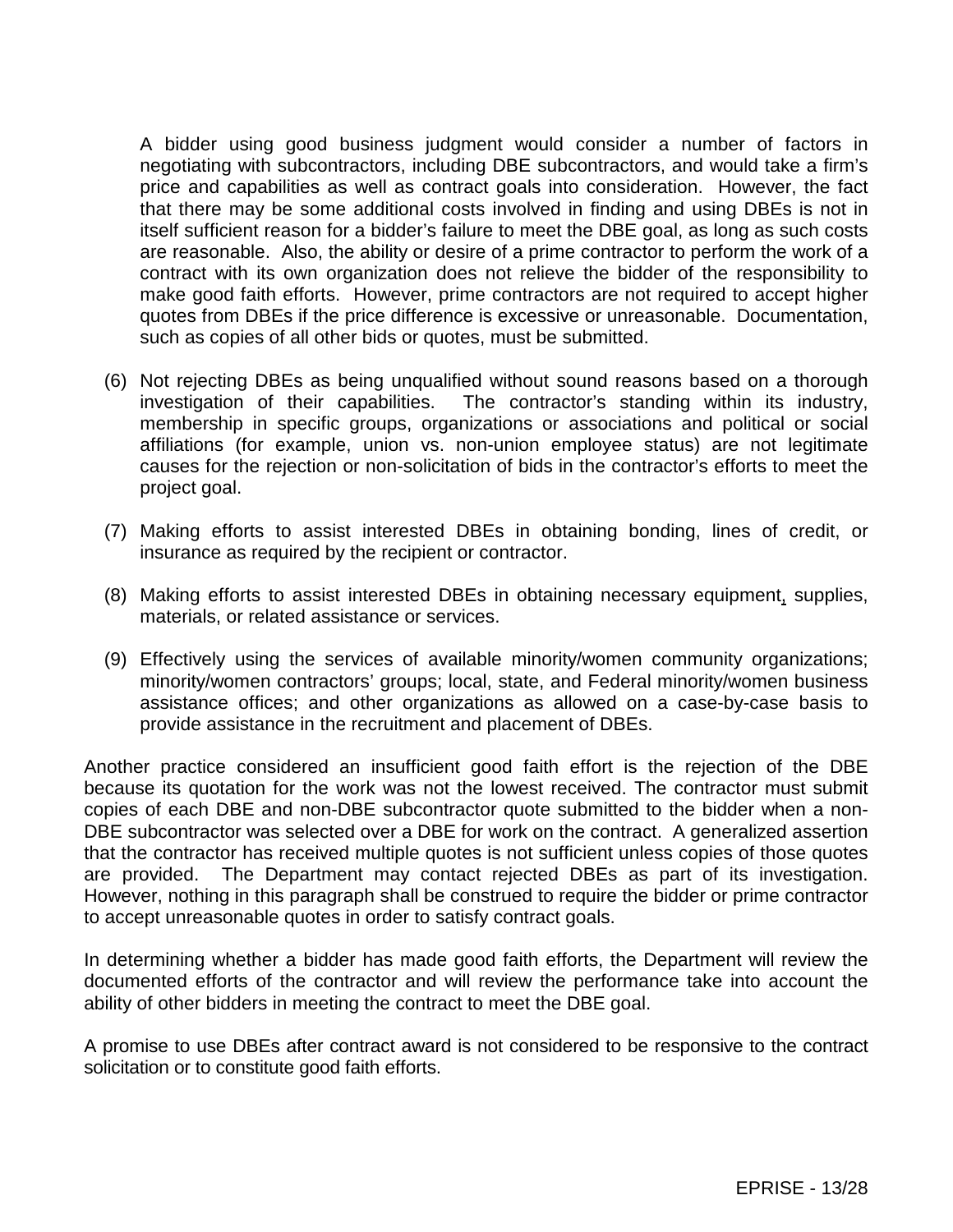The Department will evaluate the submittal to determine whether in fact good faith efforts have been demonstrated consistent with the specifications and the Federal regulations, 49 CFR 26, Appendix A.

# **1415.02 Failure to Comply:**

If the apparent low bidder fails to submit the required information by the stated time and in the manner herein specified, or if the submitted information reveals a failure to meet the requirements of the specifications, the apparent low bidder shall be ineligible to receive award of the contract and the bid will be rejected. The proposal guarantee (bid bond) shall be forfeited if no submission is made or if the State Transportation Board finds the submission was made in bad faith.

# **15.03 Appeal and Protest of Good Faith Effort Determination:**

Any interested party may appeal the determination of the Business Engagement and Compliance Office to the State Engineer. That appeal must be in writing and personally delivered or sent by certified mail, return receipt requested, to the State Engineer. The protest must be received by the State Engineer no later than seven calendar days after the decision of BECO. Copies of the protest shall be sent by the protestant to every bidder, at the same time the protest is submitted to the State Engineer. Any bidder whose bid is rejected for failure to meet the goal or make GFE will be given the opportunity to meet in person with the State Engineer, at the bidder's written request included in the protest, to discuss the issue of whether it met the goal or made adequate good faith efforts to do so.

Any interested party may submit a response to the appeal no later than seven calendar days after the appeal. Responses from interested parties must also be in writing and personally delivered or sent by certified mail, return receipt requested, to the State Engineer. Any interested party submitting such response shall also provide a copy of its response to every bidder, at the same time the protest is submitted to the State Engineer. The State Engineer shall promptly consider any appeals under this subsection and notify all bidders in writing of the State Engineer's findings and decision.

Any interested party may protest the State Engineer's decision to the Transportation Board, pursuant to the requirements of Subsection 103.10 of the Standard Specifications. In accordance with 49 CFR 26.53(d)(5), the result of the Board's Decision is not subject to administrative appeal to the USDOT.

### **16.0 Rejection of Low Bid:**

If, for any reason, the bid of the apparent low bidder is rejected, a new apparent low bidder will be identified. The Department will notify the new apparent low bidder, and this bidder shall submit its subsequent detailed submission as set forth in DBE Subsections 14 or 15.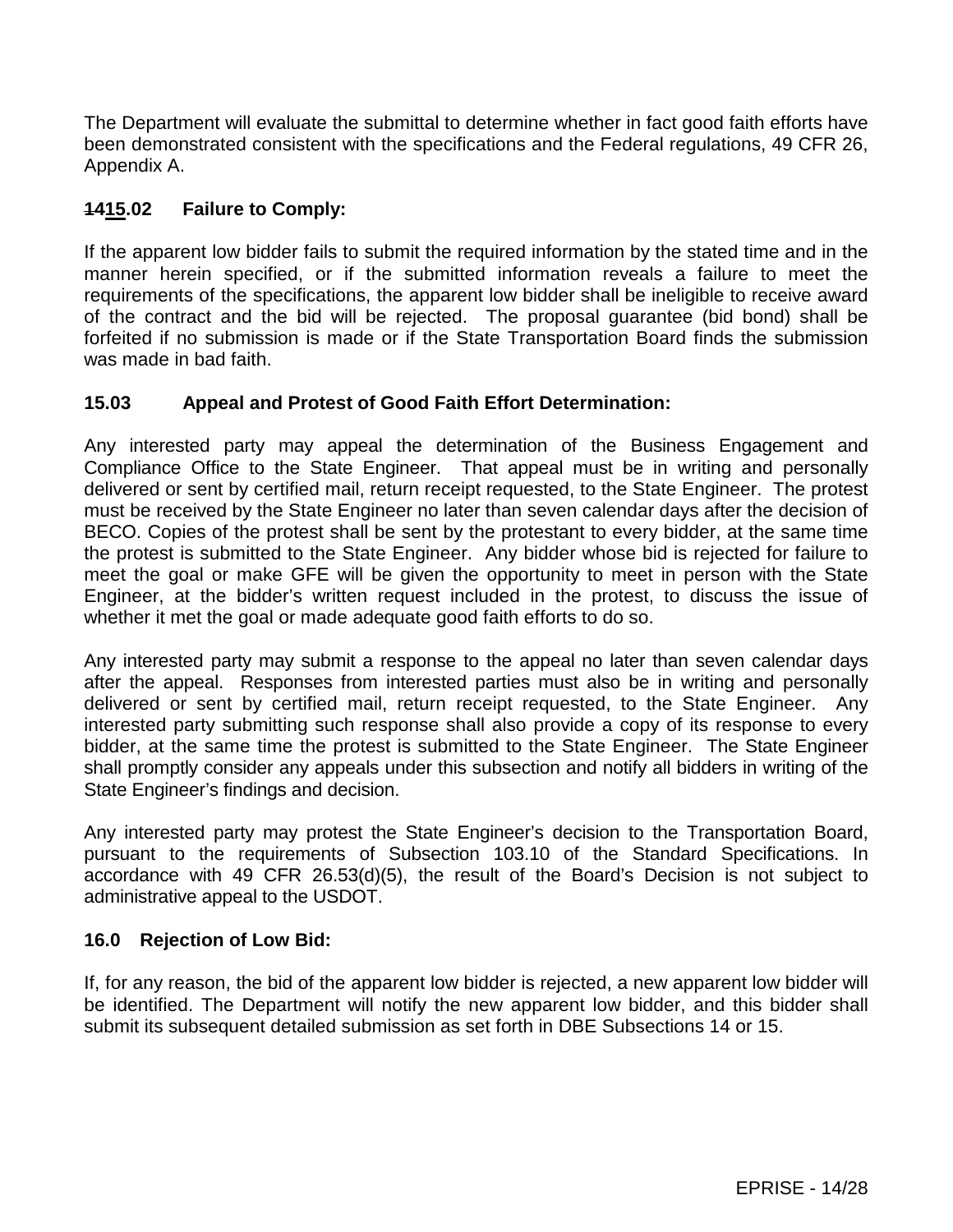## **17.0 Payment Reporting:**

The contractor shall report on a monthly basis indicating the amounts paid to all subcontractors, of all tiers, working on the project. Reporting shall be in accordance with Subsection Reporting shall be in accordance with Subsection 109.06(B)(5) of the specifications.

### **18.0 Crediting DBE Participation Toward Meeting Goals:**

#### **18.01 General Requirements:**

To count toward meeting a goal, the DBE firm must be certified as of the deadline for submission of bids in each NAICS code applicable to the kind of work the firm will perform on the contract. NAICS for each DBE can be found on the AZ UTRACS under the Firm Directory. General descriptions of all NAICS codes can be found at www.naics.com.

Credit towards the contractor's DBE goal is given only after the DBE has been paid for the work performed.

The entire amount of a contract that is performed by the DBE's own forces, including the cost of supplies and materials purchased by the DBE for the work on the contract and equipment leased by the DBE will be credited toward DBE participation. Supplies and equipment the DBE subcontractor purchases or leases from the prime contractor or its affiliate will not be credited toward DBE participation. Work included in a force account item cannot be listed on the DBE Intended Participation Affidavit.

The contractor bears the responsibility to determine whether the DBE possesses the proper contractor's license(s) to perform the work and, if DBE credit is requested, that the DBE subcontractor is certified for the requested type of work.

If a DBE cannot complete its work due to failure to obtain or maintain its licensing, the contractor bears the responsibility to notify the Engineer and BECO immediately after the contractor becomes aware of the situation, and request approval to replace the DBE with another DBE. The contractor shall follow the DBE termination/substitution requirements described in Subsection 24.0 of these DBE provisions.

The Department's certification is not a representation of a DBE's qualifications and/or abilities. The contractor bears all risks that the DBE may not be able to perform its work for any reason.

A DBE may participate as a prime contractor, subcontractor, joint venture partner with either a prime contractor or a subcontractor, or as a vendor of materials or supplies. A DBE joint venture partner shall be responsible for a clearly defined portion of the work to be performed, in addition to meeting the requirements for ownership and control.

The dollar amount of work to be accomplished by DBEs, including partial amount of a lump sum or other similar item, shall be on the basis of subcontract, purchase order, hourly rate, rate per ton, etc., as agreed to between parties.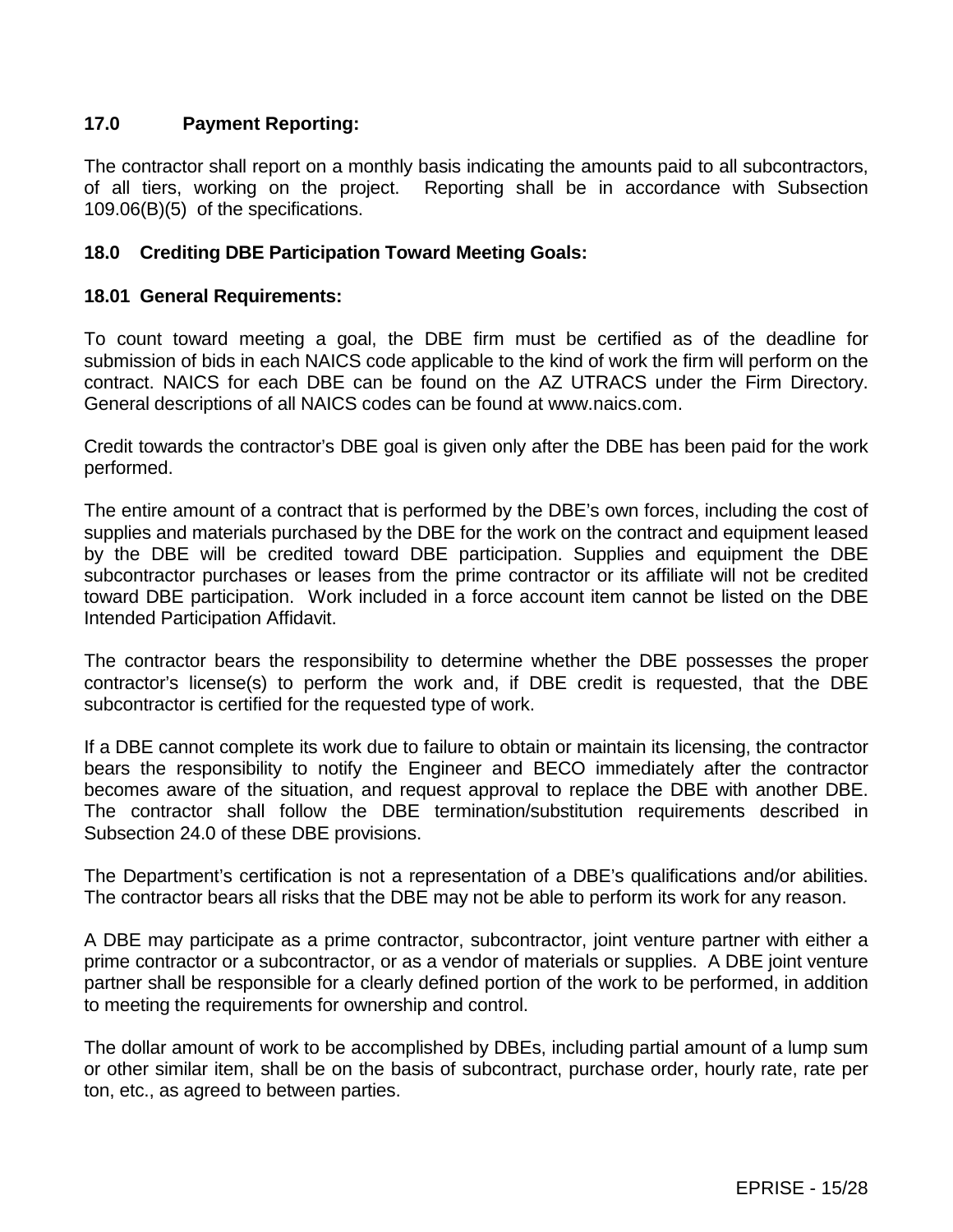With the exception of bond premiums, all work must be attributed to specific bid items. Where work applies to several items, the DBE contracting arrangement must specify unit price and amount attributable to each bid item. DBE credit for any individual item of work performed by the DBE shall be the lesser of the amount to be paid to the DBE or the prime contractor's bid price. If the amount bid by the DBE on any item exceeds the prime contractor's bid amount, the prime contractor may not obtain credit by attributing the excess to other items.

Where more than one DBE is engaged to perform parts of an item (for example, supply and installation), the total amount payable to the DBEs will not be considered in excess of the prime contractor's bid amount for that item.

Bond premiums may be stated separately, so long as the arrangement between the prime contractor and the DBE provides for separate payment not to exceed the price charged by the bonding company.

DBE credit may be obtained only for specific work done for the project, supply of equipment specifically for physical work on the project, or supply of materials to be incorporated in the work. DBE credit will not be allowed for costs such as overhead items, capital expenditures (for example, purchase of equipment), and office items.

If a DBE performs part of an item (for example, installation of materials purchased by a Non-DBE), the DBE credit shall not exceed the lesser of (1) the DBE's contract or (2) the prime contractor's bid for the item, less a reasonable deduction for the portion performed by the Non-DBE.

When a DBE performs as a partner in a joint venture, only that portion of the total dollar value of the contract which is clearly and distinctly performed by the DBE's own forces can be credited toward the DBE goal.

The contractor may credit second-tier subcontracts issued to DBEs by non-DBE subcontractors. Any second-tier subcontract to a DBE used to meet the goal must meet the requirements of a first-tier DBE subcontract.

A prime contractor may credit the entire amount of that portion of a construction contract that is performed by the DBE's own forces. The cost of supplies and materials obtained by the DBE for the work of the contract can be included so long as that cost is reasonable. Leased equipment may also be included. No credit is permitted for supplies purchased or equipment leased from the prime contractor or its affiliate(s).

When a DBE subcontracts a part of the work of its contract to another firm, the value of the subcontract may be credited towards the DBE goal only if the DBE's subcontractor is itself a DBE and performs the work with its own forces. Work that a DBE subcontracts to a non-DBE firm does not count toward a DBE goal.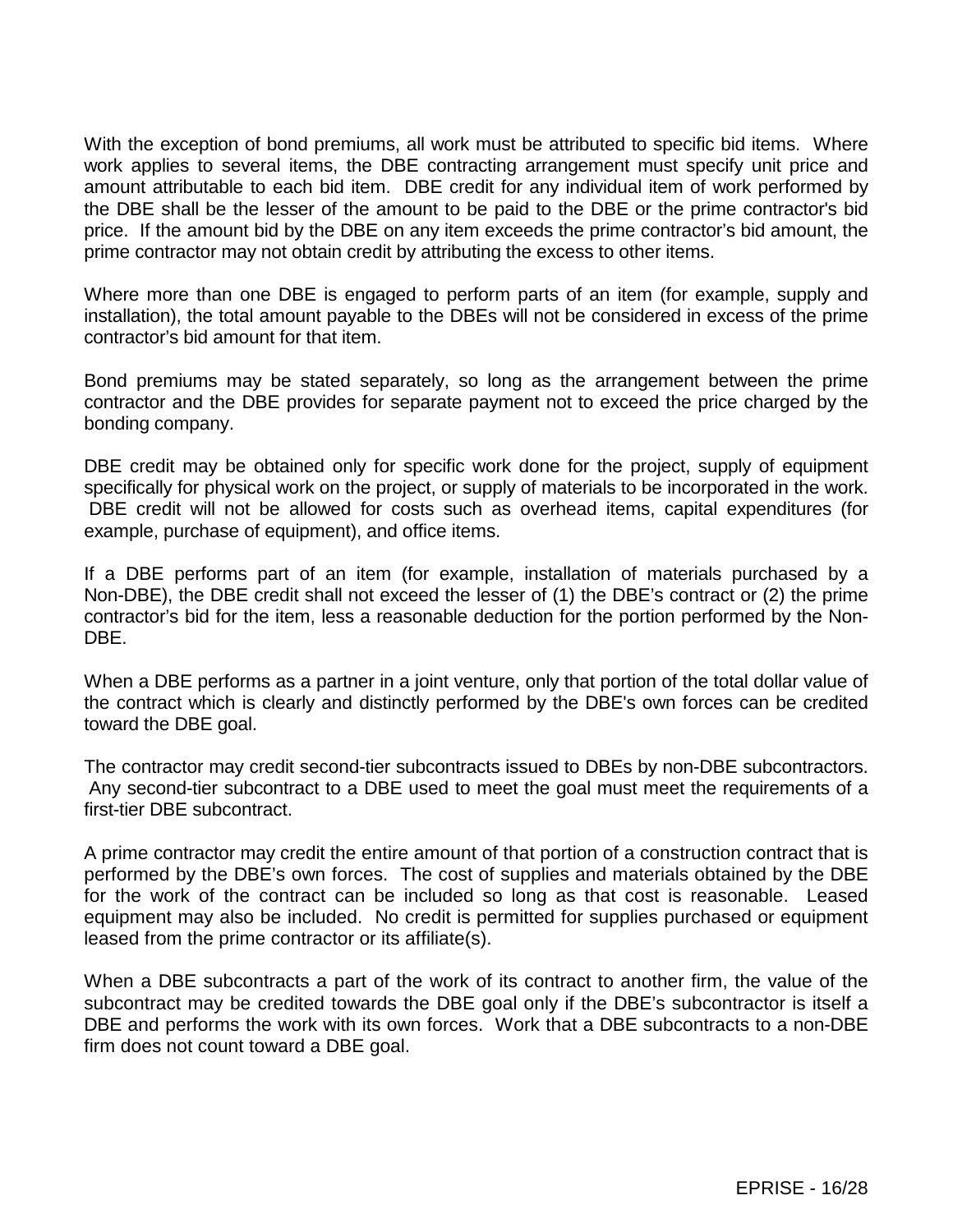A prime contractor may credit the entire amount of fees or commissions charged by a DBE firm for providing a bona fide service, such as professional, technical, consultant, or managerial services, or for providing bonds or insurance specifically required for the performance of a USDOT-assisted contract, provided the fees are reasonable and not excessive as compared with fees customarily allowed for similar services.

### **18.02 DBE Prime Contractor:**

When a certified DBE firm bids on a contract that contains a DBE goal, the DBE firm is responsible for meeting the DBE goal on the contract or making good faith efforts to meet the goal, just like any other bidder. In most cases, a DBE bidder on a contract will meet the DBE goal by virtue of the work it performs on the contract with its own forces. However, all the work that is performed by the DBE bidder or any other DBE subcontractors and DBE suppliers will count toward the DBE goal. The DBE bidder shall list itself along with any DBE subcontractors and suppliers, on the DBE Intended Participation Affidavit and Summary in order to receive credit toward the DBE goal.

## **18.03 Effect of Loss of DBE Eligibility:**

If a DBE is deemed ineligible (decertified) or suspended by the Department in accordance with 49 CFR 26.87 and 26.88, the DBE may not be considered to meet a contract goal on a new contract, but may be considered to meet the contract goal under a subcontract that was executed before the DBE suspension or decertification is effective.

When a committed DBE firm or a DBE prime contractor loses its DBE eligibility and a subcontract or contract has not been executed before a decertification notice is issued to the DBE firm by its certifying agency, the ineligible firm does not count toward the contract goal. The contractor must meet the contract goal with an eligible DBE firm or firms or demonstrate good faith effort. When a subcontract is executed with the DBE firm before the Department notified the firm of its ineligibility, the contractor may continue to use the firm on the contract and may continue to receive credit toward the DBE goal for the firm's work.

### **18.04 Notifying the Contractor of DBE Certification Status:**

Each DBE contract of any tier shall require any DBE subcontractor or supplier that is either decertified or certified during the term of the contract to immediately notify the contractor and all parties to the DBE contract in writing, with the date of decertification or certification. The contractor shall require that this provision be incorporated in any contract of any tier in which a DBE is a participant.

## **18.05 Police Officers:**

DBE credit will not be permitted for procuring DPS officers. For projects on which officers from other agencies are supplied, DBE credit will be given only for the broker fees charged, and will not include amounts paid to the officers. The broker fees must be reasonable.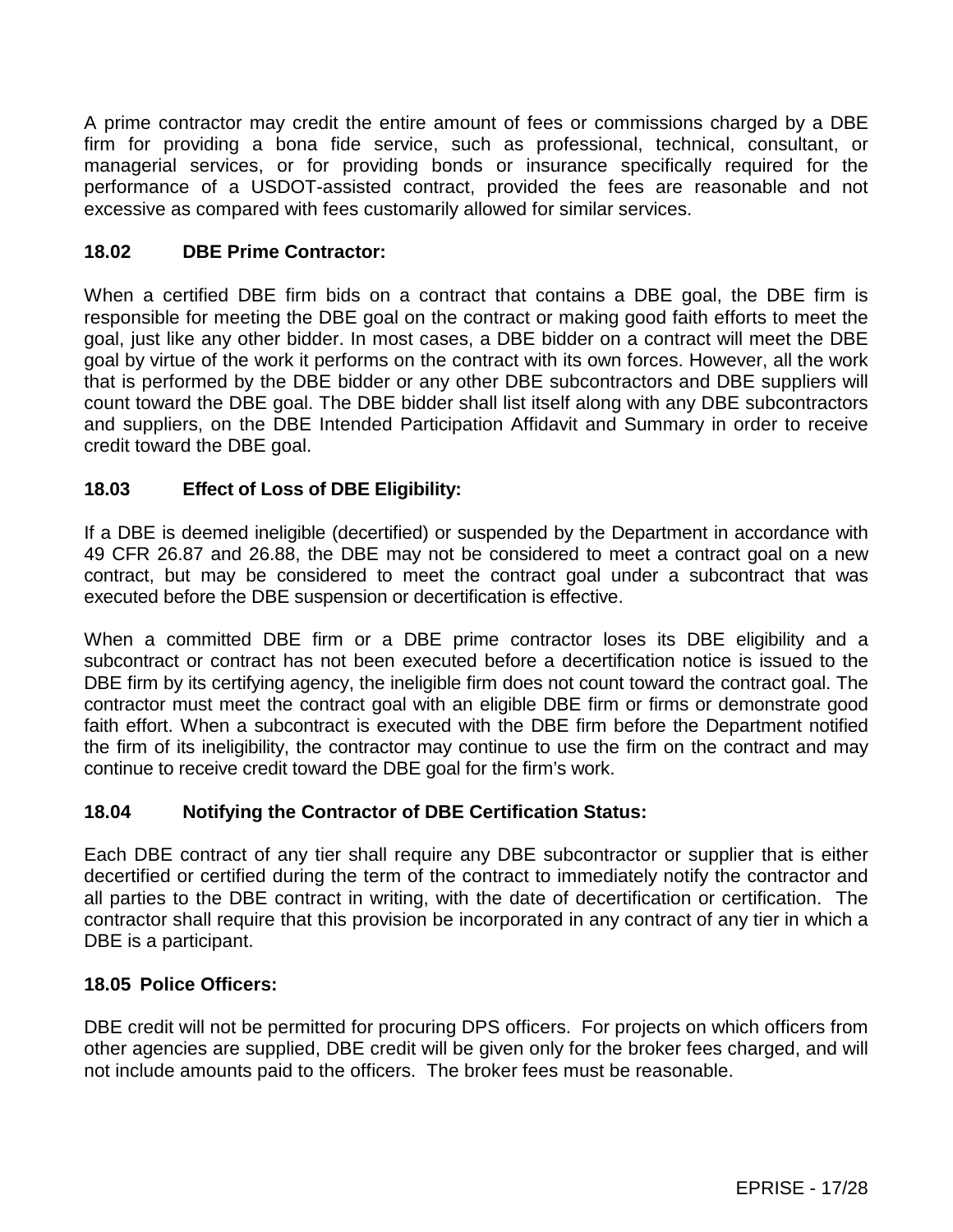#### **18.06 Commercially Useful Function:**

A prime contractor can credit expenditures to a DBE subcontractor toward DBE goals only if the DBE performs a Commercially Useful Function (CUF).

A DBE performs a CUF when it is responsible for execution of the work of a contract and carries out its responsibilities by actually performing, managing, and supervising the work involved. To perform a commercially useful function, the DBE must also be responsible, with respect to materials and supplies on the contract, for negotiating price, determining quality and quantity, ordering the material, and installing (where applicable) and paying for the material itself that it uses on the project. To determine whether a DBE is performing a commercially useful function, the Department will evaluate the amount of work subcontracted, industry practices, whether the amount the firm is to be paid under the contract is commensurate with the work it is actually performing and the DBE credit claimed for its performance of the work, and other relevant factors.

A DBE will not be considered to perform a commercially useful function if its role is limited to that of an extra participant in a transaction, contract, or project through which funds are passed in order to obtain the appearance of DBE participation. In determining whether a DBE is such an extra participant, the Department will examine similar transactions, particularly those in which DBEs do not participate.

If a DBE does not perform or exercise responsibility for at least 30 percent of the total cost of its contract with its own work force, or if the DBE subcontracts a greater portion of the work of a contract than would be expected on the basis of normal industry practice for the type of work involved, the Department will presume that the DBE is not performing a commercially useful function.

When a DBE is presumed not to be performing a commercially useful function as provided above, the DBE may present evidence to rebut this presumption. The Department will determine if the firm is performing a CUF given the type of work involved and normal industry practices.

The Department will notify the contractor, in writing, if it determines that the contractor's DBE subcontractor is not performing a CUF. The contractor will be notified within seven calendar days of the Department's decision.

Decisions on CUF may be appealed to the State Engineer. The appeal must be in writing and personally delivered or sent by certified mail, return receipt requested, to the State Engineer. The appeal must be received by the State Engineer no later than seven calendar days after the decision of BECO. BECO's decision remains in effect unless and until the State Engineer reverses or modifies BECO's decision. The State Engineer will promptly consider any appeals under this subsection and notify the contractor of the State Engineer's findings and decisions. Decisions on CUF matters are not administratively appealable to USDOT.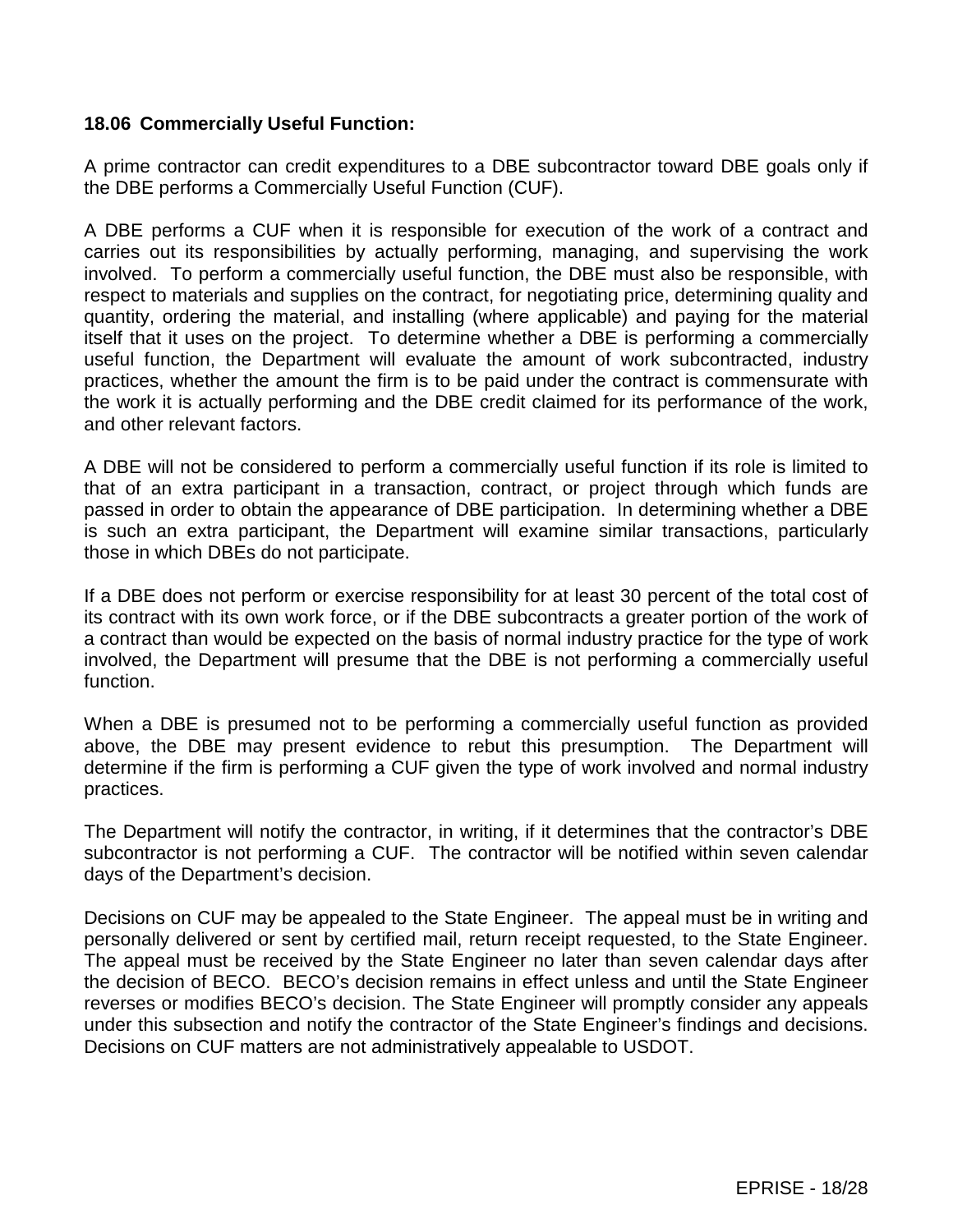The Department will conduct project site visits on the contract to confirm that DBEs are performing a CUF. The contractor shall cooperate during the site visits and the Department's staff will make every effort not to disrupt work on the project.

### **18.07 Trucking:**

The Department will use the following factors in determining whether a DBE trucking company is performing a commercially useful function. The DBE must be responsible for the management and supervision of the entire trucking operation for which it is responsible on a particular contract, and there cannot be a contrived arrangement for the purpose of meeting DBE goals.

The DBE must itself own and operate at least one fully licensed, insured, and operational truck used on the contract on every day that credit is to be given for trucking.

The contractor will receive credit for the total value of transportation services provided by the DBE using trucks it owns, insures and operates, and using drivers it employs.

The DBE may lease trucks from another DBE firm, including an owner-operator who is certified as a DBE. The DBE who leases trucks from another DBE receives credit for the total value of the transportation services.

The DBE may also lease trucks from a non-DBE firm, including an owner-operator. The DBE who leases trucks with drivers from a non-DBE is entitled to credit for the total value of the transportation services provided by non-DBE leased trucks with drivers not to exceed the value of transportation services on the contract provided by DBE-owned trucks or leased trucks with DBE employee drivers. Additional participation by non-DBE owned trucks with drivers receives credit only for the fee or commission paid to the DBE as a result of the lease agreement.

Example: DBE Firm X uses two of its own trucks on a contract. It leases two trucks from DBE Firm Y and six trucks from non-DBE firm Z. DBE credit would be awarded for the total value of transportation services provided by Firm X and Firm Y, and may also be awarded for the total value of transportation services provided by four of the six trucks provided by Firm Z. In all, full credit would be allowed for the participation of eight trucks. DBE credit could be awarded only for the fees or commissions pertaining to the remaining trucks Firm X receives as a result of the lease with Firm Z.

The DBE may lease trucks without drivers from a non-DBE truck leasing company. If the DBE leases trucks from a non-DBE leasing company and uses its own employees as drivers, it is entitled to credit for the total value of these hauling services.

Example: DBE Firm X uses two of its own trucks on a contract. It leases three additional trucks from non-DBE Firm Z. Firm X uses is own employees to drive the trucks leased from Firm Z. DBE credit would be awarded for the total value of the transportation services provided by all five trucks.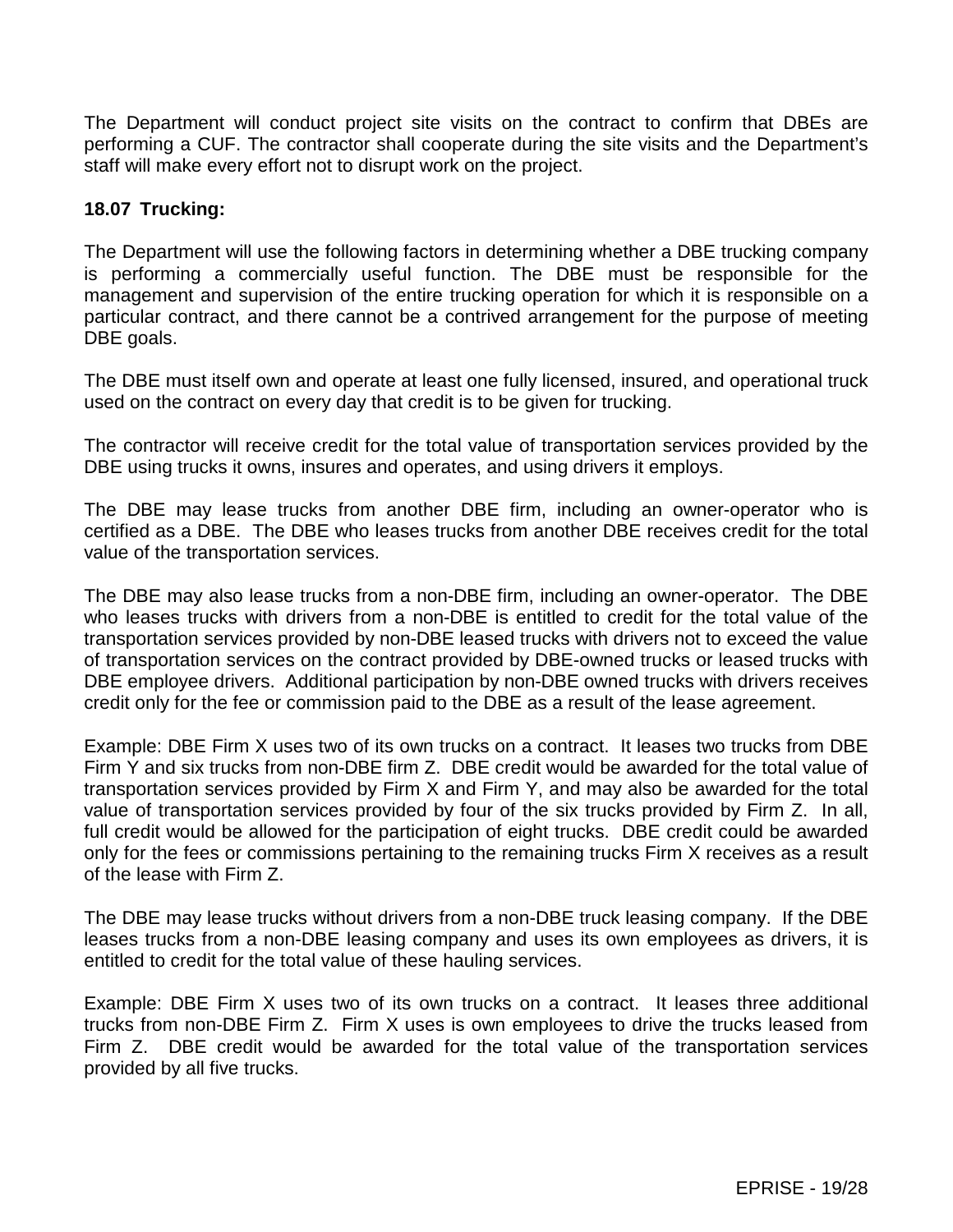For purposes of this section, a lease must indicate that the DBE has exclusive use of and control over the truck. This does not preclude the leased truck from working for others during the term of the lease with the consent of the DBE, so long as the lease gives the DBE absolute priority for use of the leased truck. Leased trucks must display the name and identification number of the DBE. Credit will be allowed only for those lease costs related to the time each truck is devoted to the project.

DBE credit for supplying paving grade asphalt and other asphalt products will only be permitted for standard industry hauling costs, and only if the DBE is owner or lessee of the equipment and trucks. Leases for trucks must be long term (extending for a fixed time period and not related to time for contract performance) and must include all attendant responsibilities such as insurance, titling, hazardous waste requirements, and payment of drivers.

### **18.08 Materials and Supplies:**

The Department will credit expenditures with DBEs for material and supplies towards the DBE goal as follows. If the materials or supplies are obtained from a DBE manufacturer, 100 percent of the cost of the materials or supplies is credited. A manufacturer is defined as a firm that operates or maintains a factory or establishment that produces, on the premises, the materials, supplies, articles, or equipment required under the contract, and of the general character described by the specifications.

If the materials or supplies are purchased from a DBE regular dealer, 60 percent of the cost of the materials or supplies is credited. A DBE regular dealer is defined as a firm that owns, operates, or maintains a store or warehouse or other establishment in which the materials, supplies, articles, or equipment of the general character described by the specifications and required under the contract are bought, kept in stock, and regularly sold or leased to the public in the usual course of business. To be a regular dealer, the firm must be an established, regular business that engages, as its principal business and under its own name, in the purchase and sale or lease of the products in question. A firm may be a DBE regular dealer in such bulk items as petroleum products, steel, cement, stone or asphalt without owning, operating, or maintaining a place of business, as provided above, if the person both owns and operates distribution equipment for the products. Any supplementing of regular dealers' own distribution equipment shall be by a long-term lease agreement, and not on an ad-hoc or contract-by-contract basis. Packagers, brokers, manufacturers' representatives, or other persons who arrange or expedite transactions are not regular dealers within the meaning of this paragraph and the paragraph above.

With respect to materials or supplies purchased from a DBE which is neither a manufacturer nor a regular dealer, the Department will credit the entire amount of the fees or commissions charged by the DBE for assistance in the procurement of the materials and supplies, or fees or transportation charges for the delivery of materials or supplies required on a job site, toward DBE goals, provided the fees are determined to be reasonable and not excessive as compared with fees customarily allowed for similar services. The cost of the materials and supplies themselves may not be counted toward the DBE goal.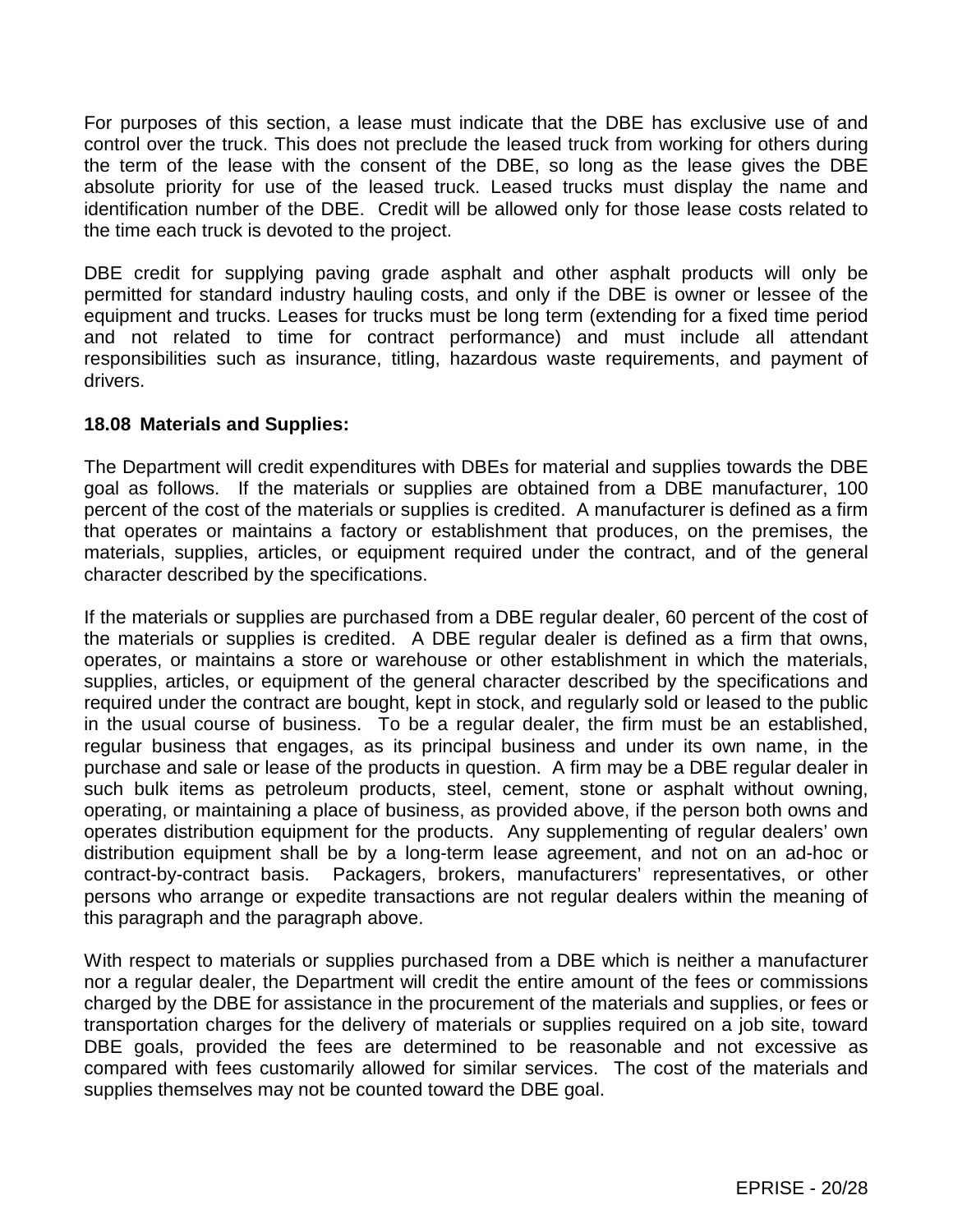The Department will credit expenditures with DBEs for material and supplies (e.g. whether a firm is acting as a regular dealer or a transaction expediter) towards the DBE goal on a contract-by-contract basis. The fact that a DBE firm qualifies under a classification (manufacturer, regular dealer or supplier) for one contract does not mean it will qualify for the same classification on another contract. The bidder shall be responsible for verifying whether a DBE qualifies as a DBE manufacturer, regular dealer or supplier. The bidder may contact BECO for assistance in this determination.

### **19.0 Effect of Contract Changes:**

If for any reason it becomes apparent that the DBE goal will not be met then the contractor shall: (1) immediately notify the Engineer and BECO of the potential or actual decrease in DBE compensation, and (2) make good faith efforts to obtain DBE participation to meet or exceed the project DBE goal. BECO will approve or deny the contractor's good faith efforts. Good faith efforts required under the provisions of this section may vary, depending on the time available, the nature of the change, who initiated the change, and other factors as determined by BECO.

The contractor is not required to take work committed to another subcontractor and assign it to a DBE subcontractor in order to meet the committed DBE percentage.

If the resulting change increases the scope or quantity of work being done by a DBE subcontractor, the DBE shall be given the opportunity to complete the additional work and receive additional compensation beyond their original subcontract amount.

### **20.0 DBE Participation Above the Goal (Race Neutral Participation):**

Additional DBE participation above the DBE participation required to meet the contract DBE goal is an important aspect of the Department's DBE program. The contractor is strongly encouraged to use additional DBEs above the DBE goal requirement in the contract to assist the Department in meeting its overall DBE goal and help the Department to meet the maximum feasible portion of its DBE goals through race neutral participation as outlined in 49 CFR Part 26.

There are fewer administrative requirements on the part of the contractor when using race neutral DBEs (DBEs not listed on the DBE Intended Participation Affidavit Summary). For example, if a DBE is not listed on the DBE Intended Participation Affidavit Summary, the DBE does not have to submit an Affidavit, and the subcontract approval process follows the same process of any other subcontract. The contractor does not have to replace the race neutral DBE with another DBE subcontractor if the race neutral DBE fails to perform. Therefore these DBEs are treated as any other subcontractor on the project.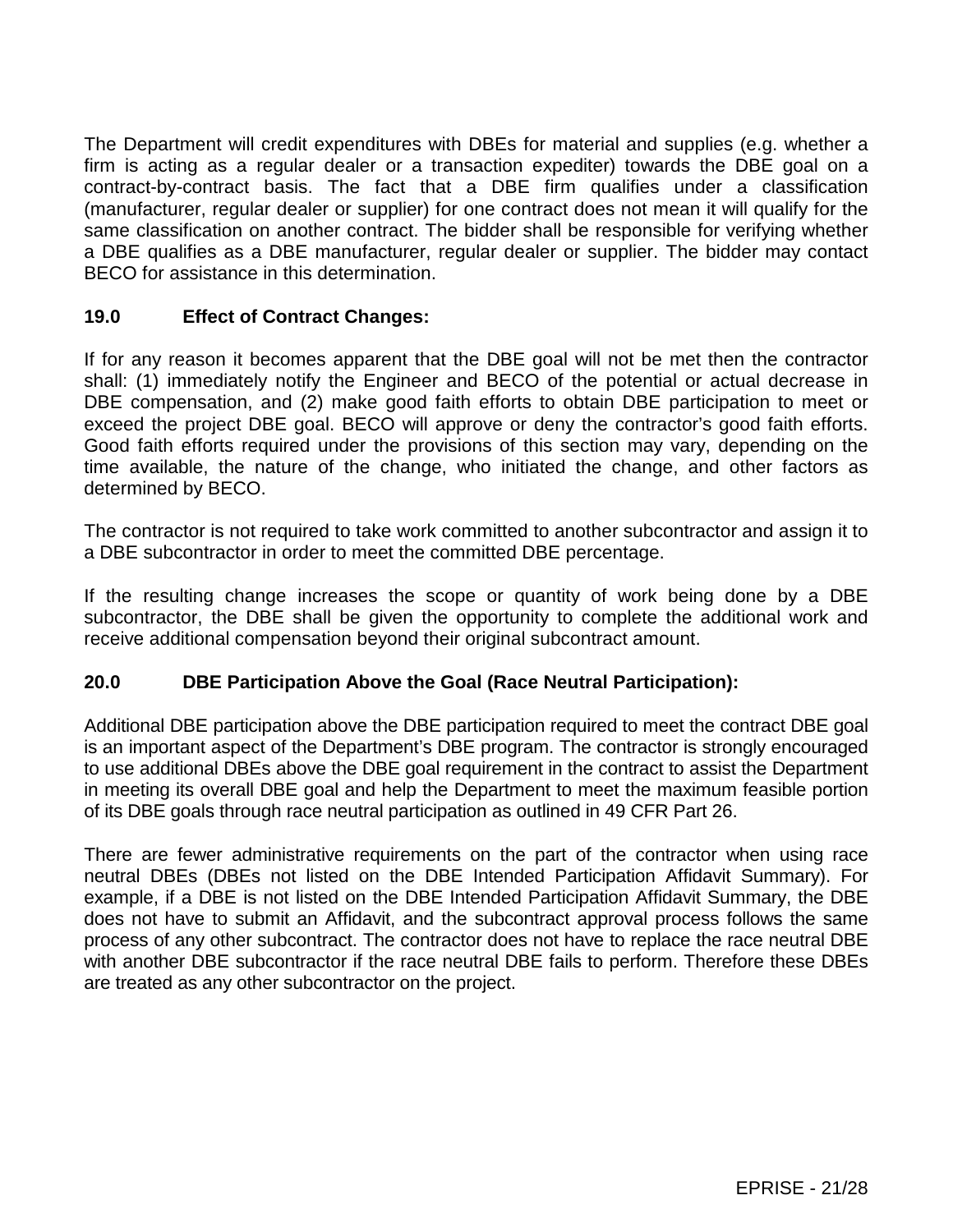### **21.0 Required Provisions for DBE Subcontracts:**

All subcontracts of any tier, all supply contracts, and any other contracts in which a DBE is a party shall include, as a physical attachment, DBE Subcontract Compliance Assurances available on BECO's website.

Contractors executing agreements with subcontractors, DBE or non-DBE, that materially modify federal regulation and state statutes such as, prompt payment and retention requirements, through subcontract terms and conditions will be found in breach of contract which may result in termination of the contract, or any other such remedy as the Engineer deems appropriate as outlined in DBE Subsection 2.0.

The Department reserves the right to conduct random reviews of DBE and non-DBE subcontract documentation to ensure compliance with federal requirements.

The contractor shall ensure that all subcontracts or agreements with DBEs to supply labor or materials require that the subcontract and all lower tier subcontracts be performed in accordance with 49 CFR Part 26.

### **22.0 Contract Performance:**

Contract items of work designated by the contractor to be awarded to DBEs shall be performed by the designated DBE or a Department-approved DBE substitute. DBE contract work items shall not be performed by the contractor, or a non-DBE subcontractor without prior approval by BECO. The DBE must perform a commercially useful function; that is, the DBE must manage, perform, and supervise a distinct element of work.

The contractor is required to use DBEs identified to meet the contract goal, so the prime contractor is responsible for ensuring that the DBEs are available to meet scheduling, work and other requirements on the contract.

The Department will visit the contract worksite to conduct reviews to ensure compliance with DBE requirements. The reviews may include, among other activities, interview of DBEs and their employees and the contractor and its employees. The contractor shall cooperate in the review and make its employees available. The contractor shall inform the Engineer in advance when each DBE will be working on the project to help facilitate reviews.

The Department reserves the right to inspect all records of the contractor and all records of the DBEs and non-DBE subcontractors concerning this contract. The contractor must make all documents related to all contracts available to ADOT upon request in accordance with Subsection 107.18.

In accordance with Subsection 108.01 of the specifications, the contractor shall provide to the Engineer, at the pre-construction conference, copies of all completed and signed subcontracts, purchase orders, invoices, etc., with all committed DBEs. These documents shall include the AZ UTRACS Registration number for the subcontractor or materials supplier.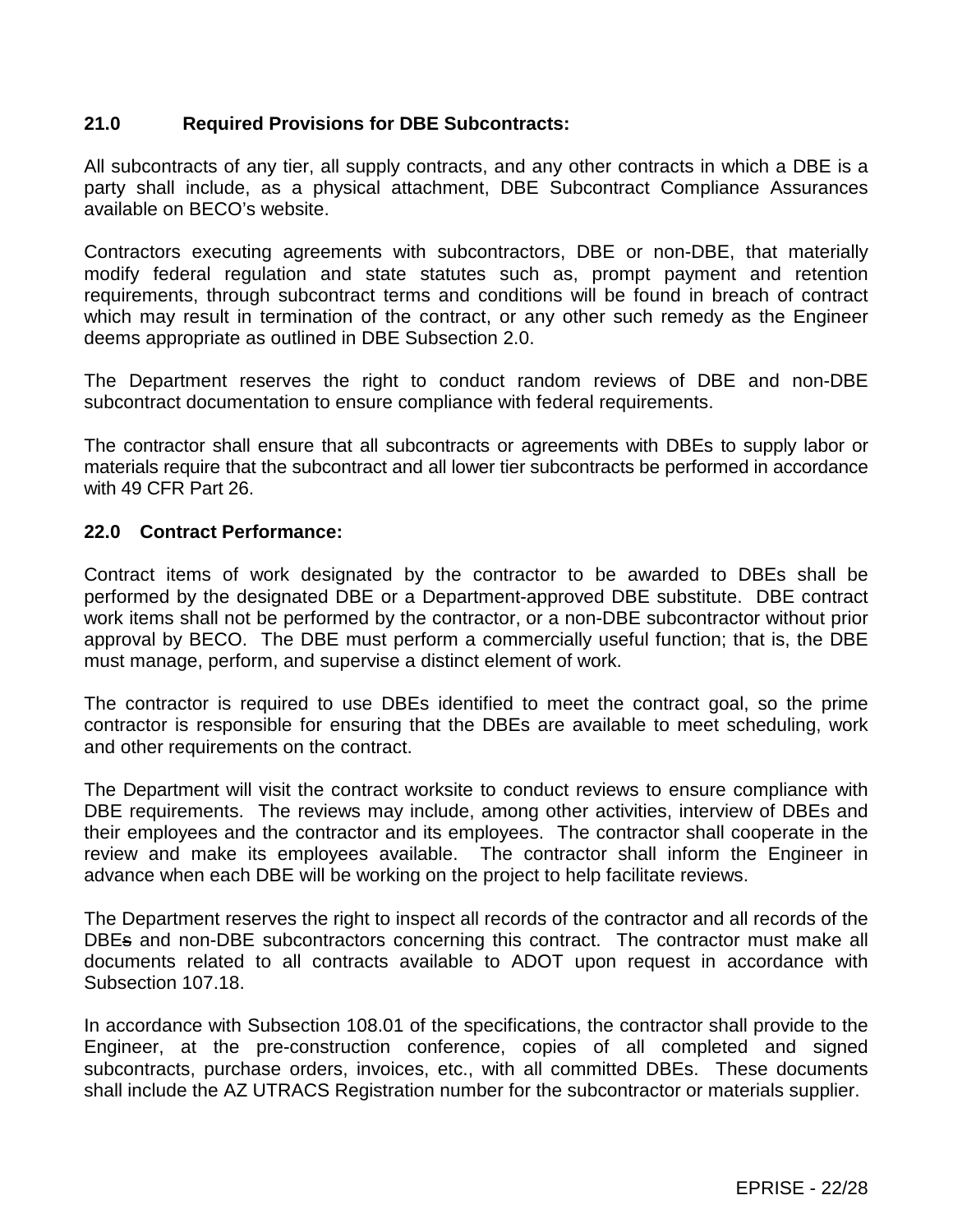Use of every DBE listed on the DBE Intended Participation Affidavit Summary is a condition of this contract. The contractor shall utilize the specific DBEs listed to perform the work and supply the materials for which each is listed on the Intended Participation Affidavit Summary unless the contractor obtains the Department's written consent. The contractor shall not be entitled to any payment for work or material that is not performed or supplied by the listed DBE, unless the Department has consented in writing.

### **23.0 Joint Checks:**

#### **23.01 Requirements:**

A DBE subcontractor and a material supplier (or equipment supplier) may request permission for the use of joint checks for payments from the prime contractor to the DBE subcontractor and the supplier. Joint checks may be issued only if all the conditions in this subsection are met.

- 1. The DBE subcontractor must be independent from the prime contractor and the supplier, and must perform a commercially useful function. The DBE subcontractor must be responsible for negotiating the price of the material, determining quality and quantity, ordering the materials, installing (where applicable), and paying for the material. The DBE subcontractor may not be utilized as an extra participant in a transaction, contract, or project in order to obtain the appearance of DBE participation.
- 2. The use of joint checks will be allowed only if the prime contractor, DBE subcontractor, and material supplier establish that the use of joint checks in similar transactions is a commonly recognized business practice in the industry, particularly with respect to similar transactions in which DBE's do not participate.
- 3. A material or supply contract may not bear an excessive ratio relative to the DBE subcontractor's normal capacity.
- 4. There may not be any exclusive arrangement between one prime and one DBE in the use of joint checks that may bring into question whether the DBE is independent of the prime contractor.
- 5. Any arrangement for joint checks must be in writing, and for a specific term (for example, one year, or a specified number of months) that does not exceed a reasonable time to establish a suitable credit line with the supplier.
- 6. The prime contractor may act solely as the payer of the joint check, and may not have responsibility for establishing the terms of the agreement between the DBE subcontractor and the supplier.
- 7. The DBE must be responsible for receiving the check from the prime contractor and delivering the check to the supplier.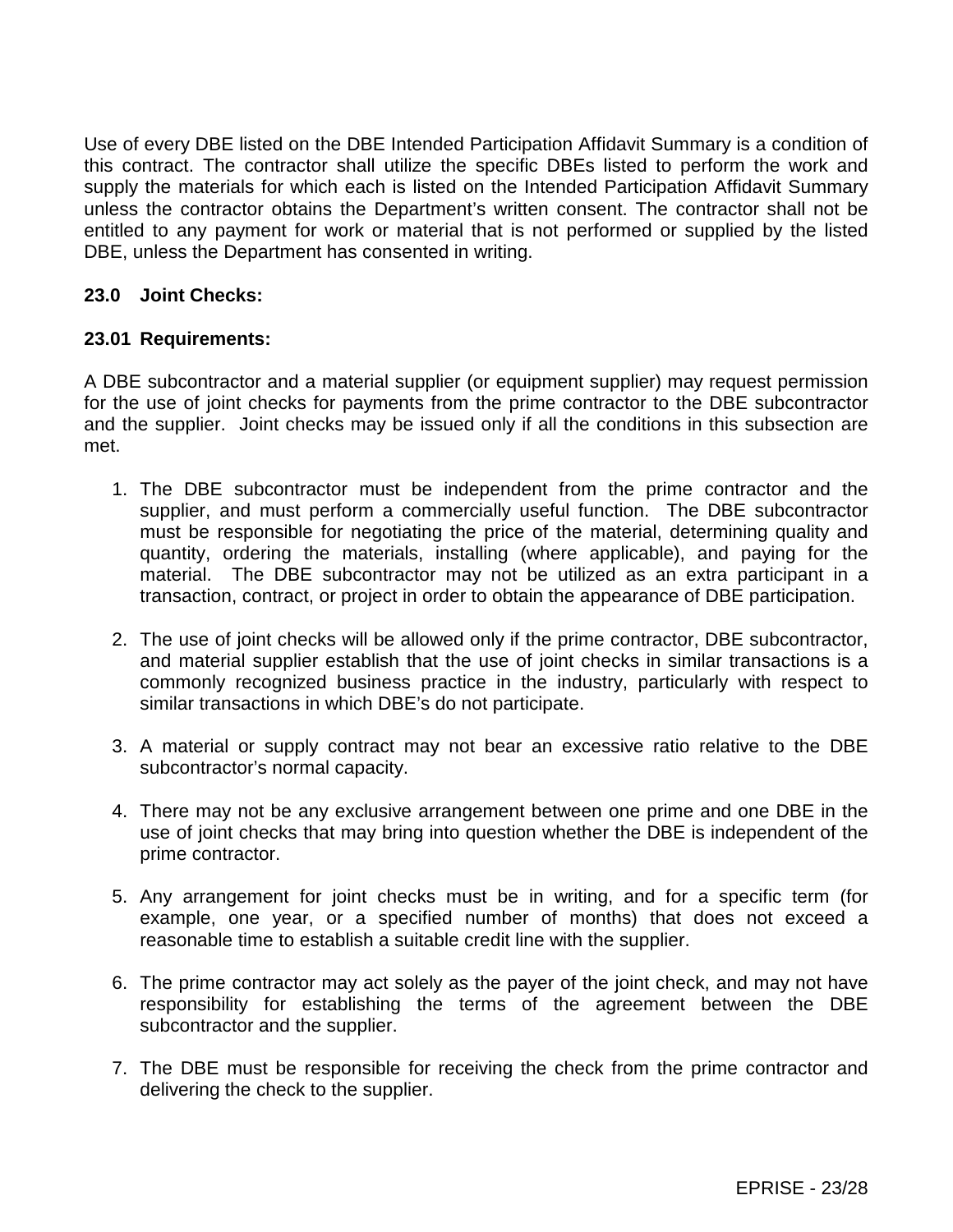8. The prime contractor cannot require the DBE subcontractor to use a specific supplier, and the prime contractor may not participate in the negotiation of unit prices between the DBE subcontractor and the supplier.

### **23.02 Procedure and Compliance:**

- 1. The Business Engagement and Compliance Office must approve the agreement for the use of joint checks in writing before any joint checks are issued. The prime contractor shall submit a DBE joint check request form, available from the BECO website, along with the joint check agreement, to BECO through email within seven calendar days from the time the subcontract is executed.
- 2. After obtaining authorization for the use of joint checks, the prime contractor, the DBE, and the supplier must retain documentation to allow for efficient monitoring of the agreement.
- 3. Copies of canceled checks must be submitted, with the payment information for the period in which the joint check was issued, electronically through email to BECO, and made available for review at the time of the onsite CUF review. The prime contractor, DBE, and supplier each have an independent duty to report to the Department in the case of any change from the approved joint check arrangement.
- 4. Any failure to comply will be considered by the Department to be a material breach of this contract and will subject the prime contractor, DBE, and supplier to contract remedies and, in the case of serious violations, a potential for termination of the contract, reduction or loss of prequalification, debarment, or other remedies which may prevent future participation by the offending party.

### **24.0 DBE Termination/Substitution:**

### **24.01 General Requirements:**

The contractor shall make all reasonable efforts to avoid terminating or substituting a DBE listed on the DBE Intended Participation Affidavit Summary. At a minimum, the contractor shall negotiate in good faith, give timely notices and/or extend deadlines to the extent that it will not jeopardize the contract with the Department. Reasonable methods to resolve performance disputes must be applied and documentation provided to the Department before attempting to substitute or terminate a DBE.

# **24.02 Contractor Notice of Termination/Substitution:**

All terminations, substitutions, and reductions in scope of work to be performed by DBEs listed on the DBE Intended Participation Affidavit Summary must be approved in writing by BECO. The contractor shall contact the Department within 24 hours from the first sign of any reason for potential DBE termination/substitution.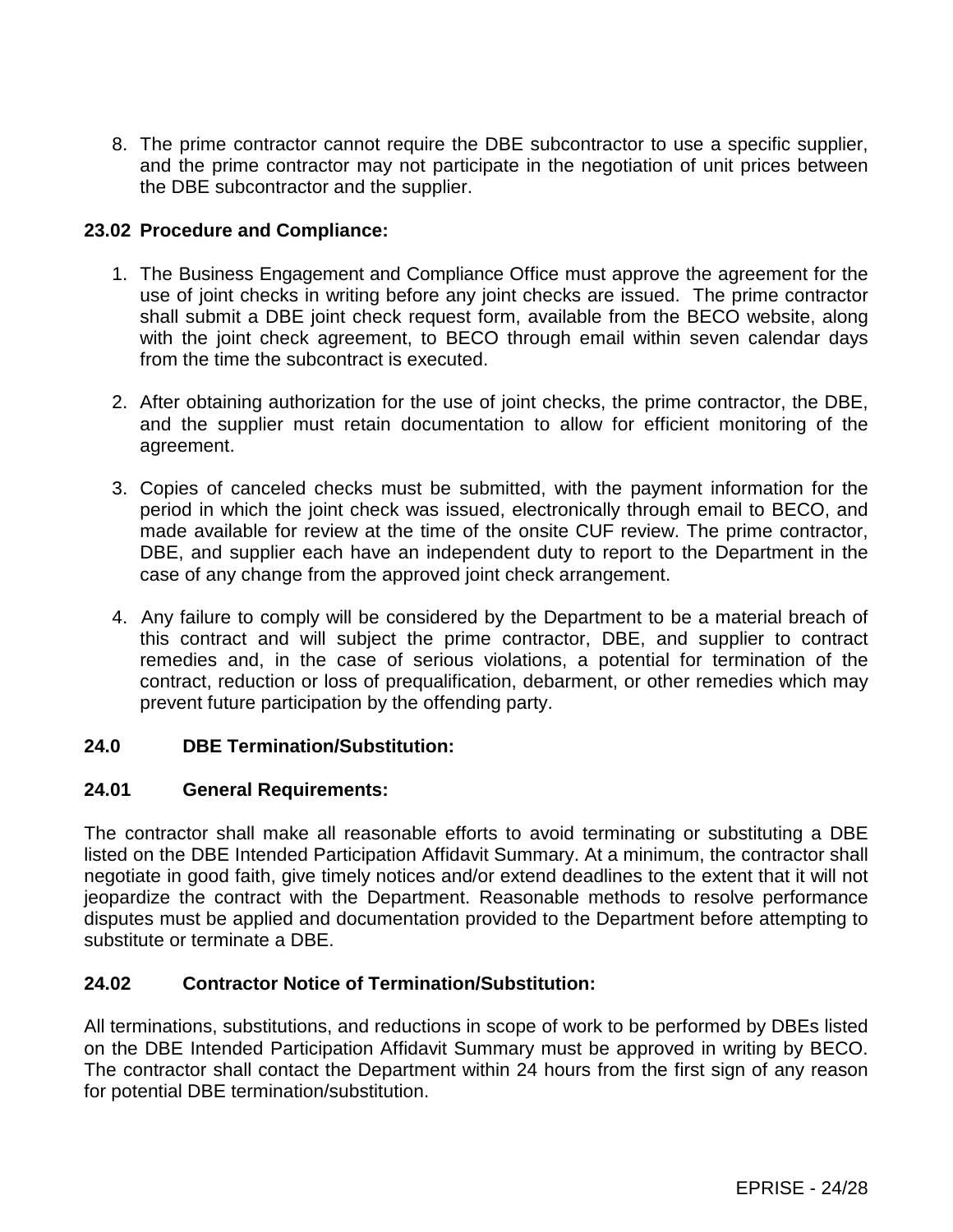The contractor shall not terminate a DBE subcontractor listed on the DBE Intended Participation Affidavit or complete the work contracted to the DBE with its own forces or with a non-DBE firm without the Department's written consent. Before submitting a formal request to the Department for DBE termination/substitution, the contractor shall give written notice to the DBE subcontractor with a copy to BECO of its intent to terminate or substitute the DBE identifying the reason for the action. The notice shall include the deadline for the DBE to submit a written response advising the contractor and BECO of its position, which shall be a minimum of five calendar days after the notice is given. The Department will consider both the contractor's request and the DBE firm's response before approving the contractor's termination and substitution request.

# **24.03 Contractor Request for Termination/Substitution:**

The contractor shall formally request the termination or substitution of a DBE listed on the DBE Intended Participation Affidavit Summary by submitting the DBE Termination/Substitution Request form, available from the BECO website, and supporting documentation to BECO. The submission shall include the following information:

- 1) The date the contractor determined the DBE to be unwilling, unable, or ineligible to perform.
- 2) A brief statement of facts describing the situation and citing specific actions or inaction by the DBE firm giving rise to contractor's assertion that the DBE firm is unwilling, unable, or ineligible to perform.
- 3) A brief statement of the good faith efforts undertaken by the contractor to enable the DBE firm to perform.
- 4) The total dollar amount currently paid for work performed by the DBE firm.
- 5) The total dollar amount remaining to be paid to the DBE firm for work completed, but for which the DBE firm has not received payment, and over which the contractor and the DBE firm have no dispute.
- 6) The projected date that the contractor requires a substitution or replacement DBE to commence work, if consent is granted to the request.
- 7) The DBE's response to the notice of intent to terminate. If there is no response from the DBE within the time allowed in the notice of intent to terminate, the contractor shall state that no response was received.

Any requests for substitutions or terminations of DBEs shall be made on the forms provided online by BECO.

Written consent for terminating the performance of any DBE listed on the DBE Intended Participation Affidavit Summary will be granted only where the contractor can demonstrate good cause showing that the DBE is unable, unwilling, or ineligible to perform. Such written consent to terminate any DBE shall concurrently constitute written consent to substitute or replace the terminated DBE. Termination or substitution of a DBE listed on the DBE Intended Participation Affidavit Summary will not be allowed based solely on a contractor's ability to negotiate a more advantageous contract with another subcontractor. The Department will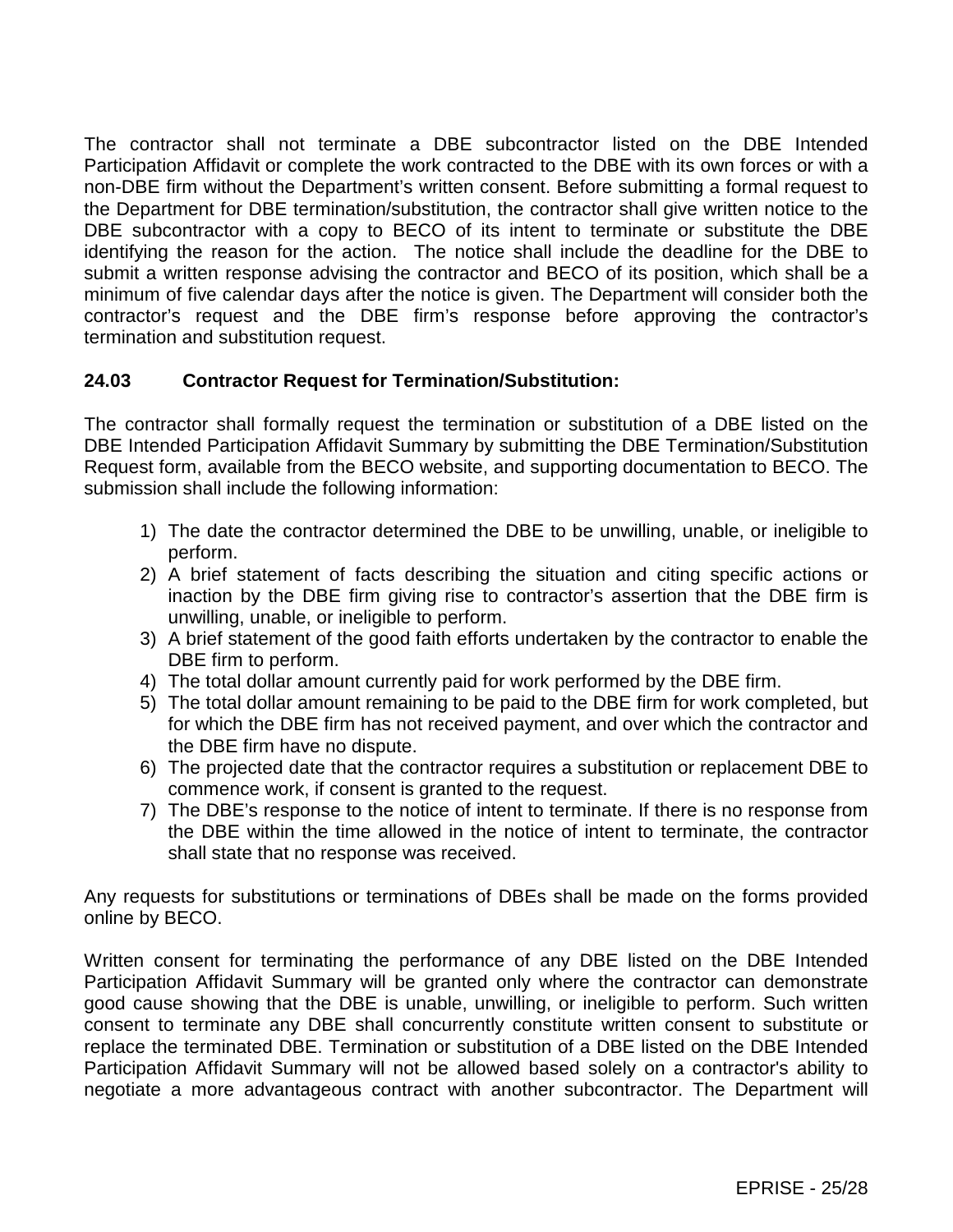consider both the contractor's request and DBE's response and explanation before approving the contractor's termination and substitution request.

### **24.04 Good Cause:**

The Department will make the determination of good cause by providing written consent to the contractor after evaluating the contractor's good cause to terminate or substitute a DBE firm. Good cause for this purpose includes the following in relation to the listed DBE subcontractor:

- 1. Fails or refuses to execute a written contract.
- 2. Fails or refuses to perform the work of its subcontract in a way consistent with normal industry practice standards. However, good cause does not exist if the failure or refusal of the DBE subcontractor to perform its work on the subcontract results from the bad faith or discriminatory action of the prime contractor.
- 3. Fails or refuses to meet the prime contractor's reasonable, nondiscriminatory bond/insurance requirements.
- 4. Becomes bankrupt, insolvent, or exhibits credit unworthiness.
- 5. Is ineligible to work on public works projects because of suspension and debarment proceedings pursuant to federal or state law.
- 6. Is not a responsible contractor.
- 7. Voluntarily withdraws from the project and provides written notice of its withdrawal to the Department.
- 8. Is ineligible to receive DBE credit for the type of work required.
- 9. A DBE owner dies or becomes disabled with the result that the firm is unable to complete its work on the contract.
- 10.Other documented good cause that the Department determines compels the termination or substitution of the DBE subcontractor.

### **24.05 DBE Termination/Substitution Good Faith Effort:**

If the Department approves the termination of a DBE, the contractor shall make good faith efforts to find another DBE subcontractor to substitute for the original DBE. The good faith efforts as identified in DBE Subsection 15.0 shall be directed at finding another DBE to perform at least the same amount of work under the contract as the DBE that was terminated, to the extent needed to meet the contract goal. If a replacement DBE is not identified for the original DBE's work, the good faith efforts shall be documented and provided to the Department within seven calendar days from the date the Department approves the termination. The Department will review when the termination was made, the nature of the efforts to replace the terminated DBE, and other factors as determined by BECO.

A prime contractor's inability to find a replacement DBE at the original price is not alone sufficient to support a finding that good faith efforts have been made to replace the original DBE. The fact that the contractor has the ability and/or desire to perform the contract work with its own forces does not relieve the contractor of the obligation to make good faith efforts to find the replacement DBE, and it is not a sound basis for rejecting a prospective replacement DBE's reasonable quote.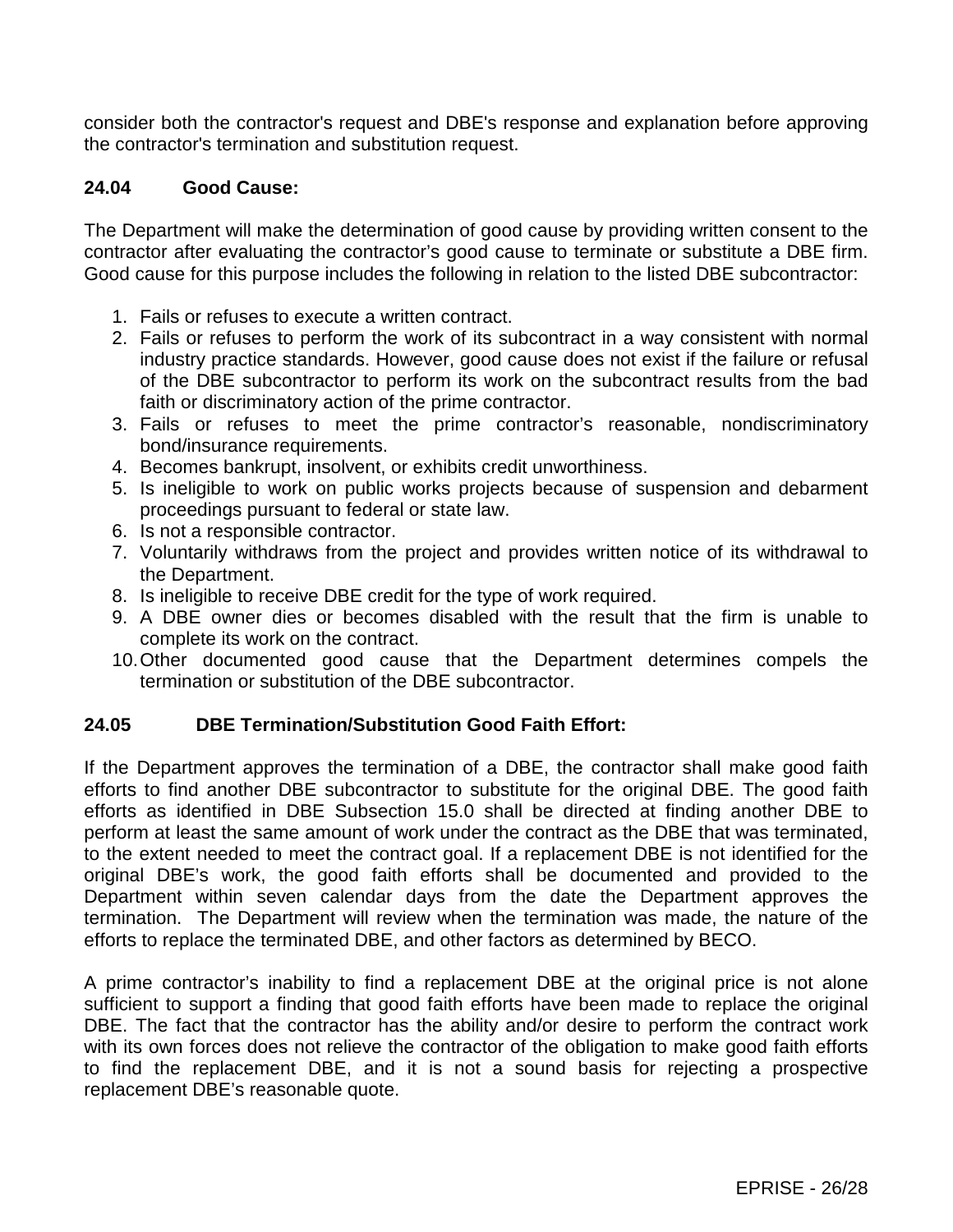The termination of a DBE firm shall not relieve the contractor of its obligations under this Special Provision, and the unpaid portion of the terminated DBE firm's subcontract will not be counted toward the DBE goal.

If the Department has eliminated items of work subcontracted to a committed DBE, the prime contractor shall still make good faith efforts to replace the DBE with another DBE to the extent necessary to meet the goal. The Department will review the quality, thoroughness, and intensity of those efforts and give consideration to when the change was made, the nature of the change, and other factors as determined by BECO.

When a DBE substitution is necessary, the contractor shall submit an amended DBE Intended Participation Affidavit and Intended Participation Affidavit Summary to BECO for approval with the substitute DBE's name, description of work, NAICS code, AZ UTRACS registration number, and dollar value of work to the Engineer and the Department's BECO. Approval from BECO must be obtained prior to the substituted DBE beginning work.

### **24.06 Sanctions:**

Failure by the contractor to carry out the requirements of the Department's DBE Termination/Substitution specifications is a material breach of contract and will result in such remedies as the Department deems appropriate, which will include, but are not limited to the assessment of liquidated damages. The Department will deduct from monies due or becoming due to the contractor, the dollar amount of the wrongfully substituted/replaced DBE subcontract plus 25 percent of the amount remaining to be paid to the DBE as liquidated damages. These liquidated damages shall be in addition to all other retention or liquidated damages provided for elsewhere in the contract.

### **25.0 Certification of Final DBE Payments:**

The contractor's achievement of the goal is measured by actual payments made to the DBEs. The contractor shall submit the "Certification of Final DBE Payments form for each DBE firm working on the contract. This form shall be signed by the contractor and the relevant DBE, and submitted to the Engineer no later than 30 days after the DBE completes its work.

ADOT will use this certification and other information available to determine applicable DBE credit allowed to date by the contractor and the extent to which the DBE firms were fully paid for that work. By the act of filing the forms, the contractor acknowledges that the information is supplied in order to justify the payment of state and federal funds to the contractor.

The contractor will not be released from the obligations of the contract until the "Certification of Final DBE Payments" forms are received and deemed acceptable by the Engineer and BECO.